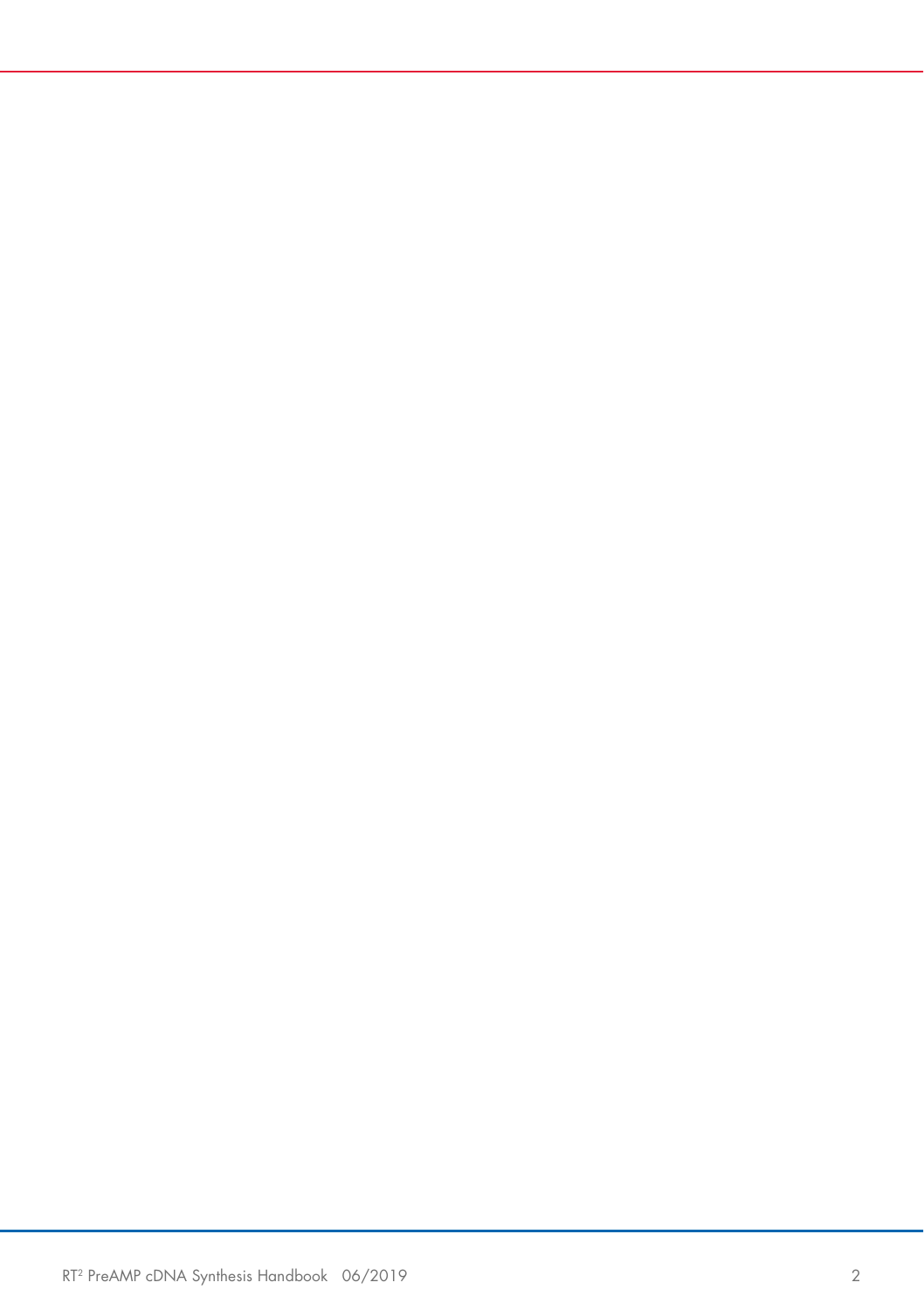## Contents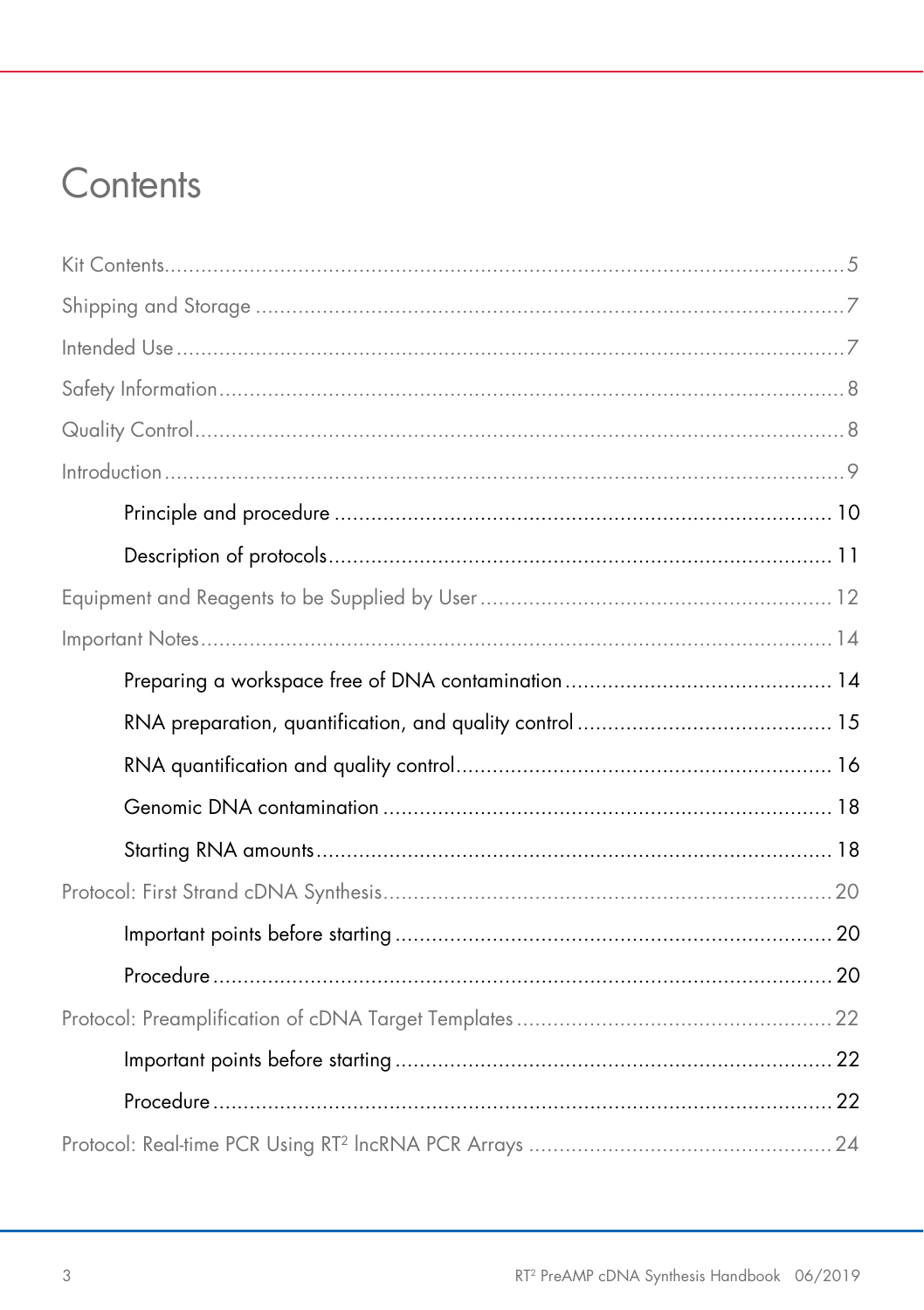| Protocol: cDNA Synthesis and Real-Time PCR for RT <sup>2</sup> IncRNA PCR Arrays Format H 26     |  |
|--------------------------------------------------------------------------------------------------|--|
|                                                                                                  |  |
|                                                                                                  |  |
|                                                                                                  |  |
|                                                                                                  |  |
|                                                                                                  |  |
| Detailed mathematical explanation of $\Delta\Delta C_q$ data analysis method34                   |  |
| Appendix B: Preamplification Prior to Real-Time PCR Using RT <sup>2</sup> IncRNA qPCR Assays  36 |  |
|                                                                                                  |  |
| Appendix C: Bench Protocol for First-Strand cDNA Synthesis, Preamplification, and Real-Time      |  |
|                                                                                                  |  |
|                                                                                                  |  |
|                                                                                                  |  |
|                                                                                                  |  |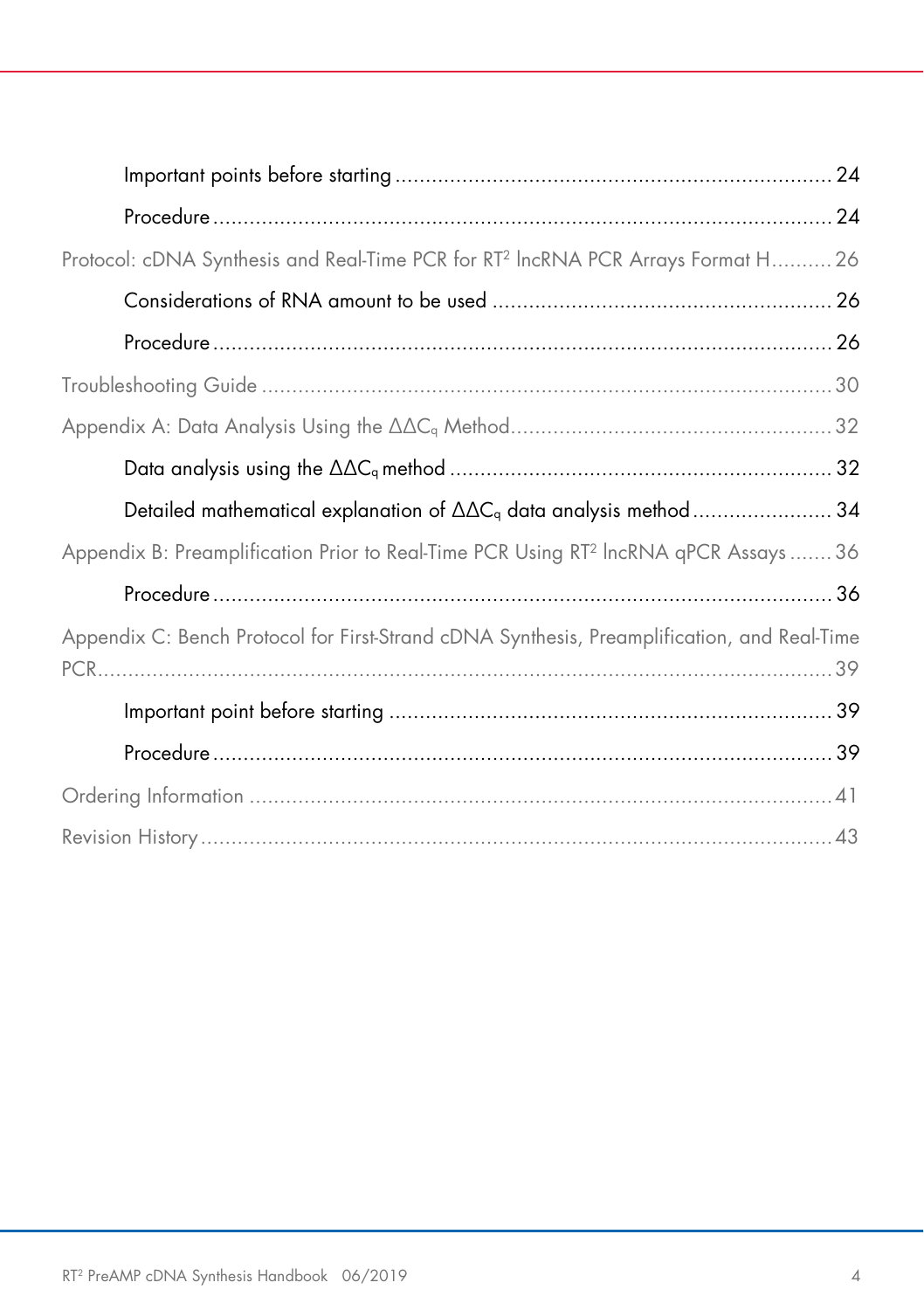## <span id="page-4-0"></span>Kit Contents

| RT <sup>2</sup> PreAMP cDNA Synthesis Kit | (12)           |
|-------------------------------------------|----------------|
| Catalog no.                               | 330451         |
| Number of cDNA synthesis reactions        | 12             |
| <b>Buffer GE</b>                          | $24$ pl        |
| 5x Buffer BC3                             | $48$ pl        |
| cDNA Synthesis Enzyme Mix                 | $12 \mu$       |
| RNase Inhibitor                           | $12 \mu$       |
| Control P <sub>2</sub>                    | $12 \mu$       |
| Nuclease-Free Water                       | $1 \text{ ml}$ |
| RT <sup>2</sup> PreAMP PCR Mastermix      | 600 µl         |
| Side Reaction Reducer                     | 96 µl          |
| Handbook                                  | л              |

| RT <sup>2</sup> IncRNA PreAMP Primer Mix <sup>*</sup> | (12)   |
|-------------------------------------------------------|--------|
| Catalog no.                                           | Varies |
| Number of preamplification reactions                  | 12     |
| RT <sup>2</sup> IncRNA PreAMP Primer Mix              | 90 ul  |

Each RT<sup>2</sup> PreAMP IncRNA Primer Mix can be used only with the corresponding gene- or pathway-specific RT<sup>2</sup> IncRNA PCR Array. Verify that the lot number of the RT<sup>2</sup> IncRNA PreAMP Primer Mix is compatible with that of the RT<sup>2</sup> IncRNA PCR Array to be used.

| Custom RT <sup>2</sup> IncRNA PreAMP Primer Mix <sup>*</sup> | (48)              |
|--------------------------------------------------------------|-------------------|
| Catalog no.                                                  | Varies            |
| Number of preamplification reactions                         | 12                |
| Custom RT <sup>2</sup> IncRNA PreAMP Primer Mix              | $4 \times 90 \mu$ |

Each RT<sup>2</sup> IncRNA PreAMP Primer Mix can be used only with the corresponding gene- or pathway-specific RT<sup>2</sup> lncRNA PCR Array. Verify that the lot number of the RT<sup>2</sup> lncRNA PreAMP Primer Mix is compatible with that of the RT<sup>2</sup> lncRNA PCR Array to be used.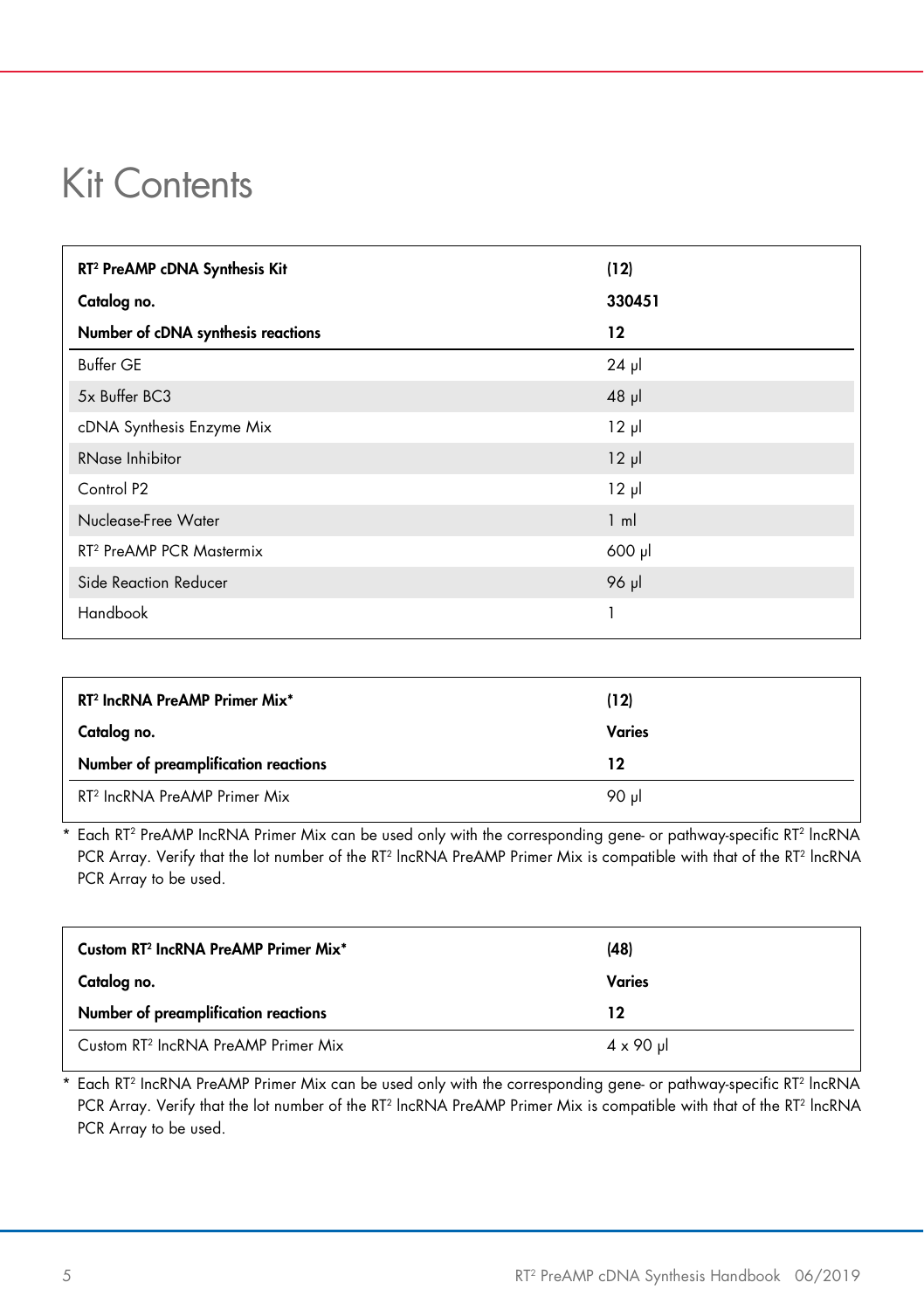| Custom RT <sup>2</sup> IncRNA PreAMP Primer Mix, Format H <sup>*</sup> | $(2 + b)$         |
|------------------------------------------------------------------------|-------------------|
| Catalog no.                                                            | Varies            |
| Number of preamplification reactions                                   | 960               |
| RT <sup>2</sup> IncRNA PreAMP Primer Mix                               | $2 \times 1.66$ m |

Each RT<sup>2</sup> IncRNA PreAMP Primer Mix can be used only with the corresponding gene- or pathway-specific RT<sup>2</sup> lncRNA PCR Array. Verify that the lot number of the RT<sup>2</sup> lncRNA PreAMP Primer Mix is compatible with that of the RT<sup>2</sup> lncRNA PCR Array to be used.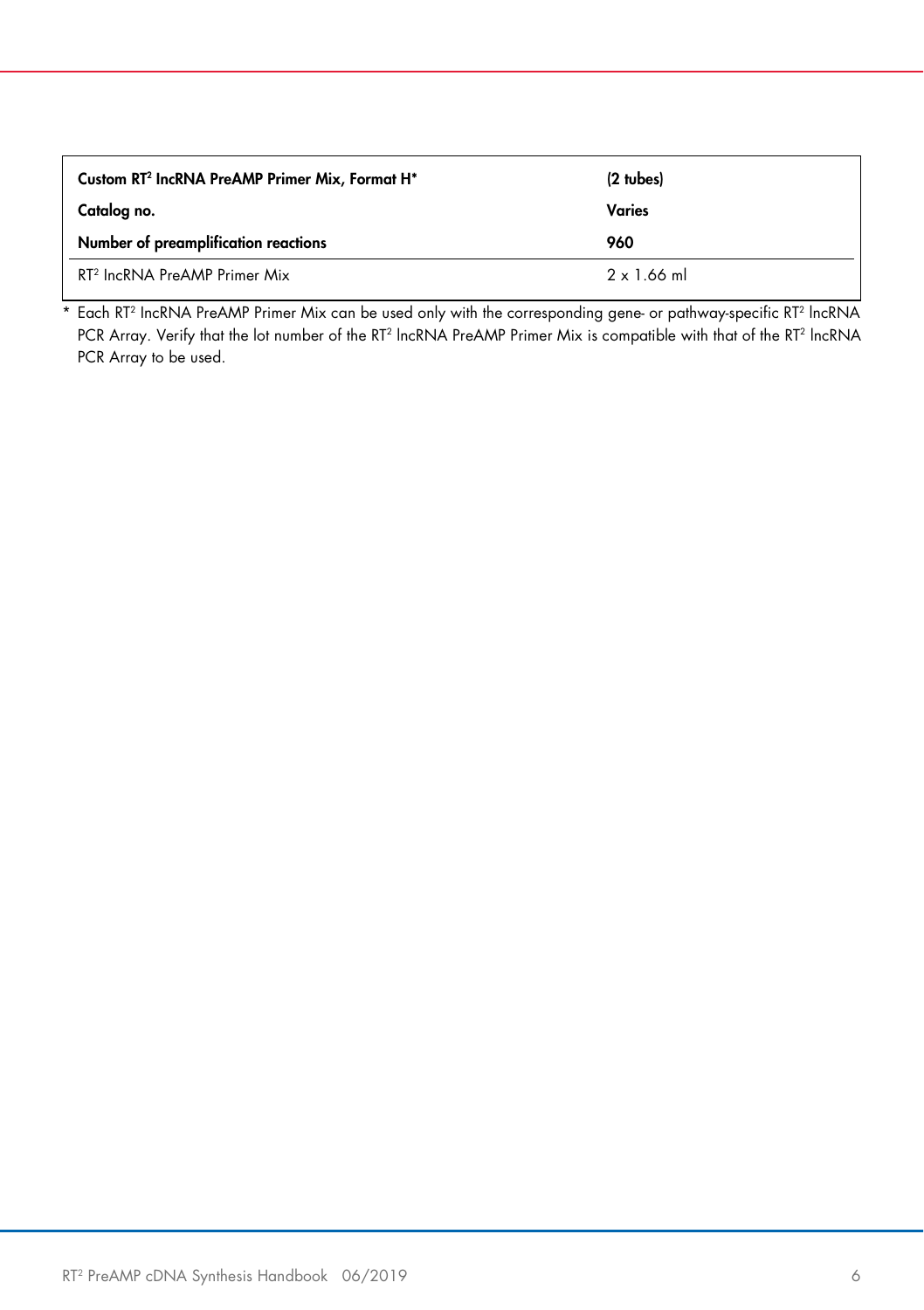## <span id="page-6-0"></span>Shipping and Storage

The RT2 PreAMP cDNA Synthesis Kit is shipped on dry ice or blue ice packs and must be stored at –20°C upon receipt. To ensure that RT2 PreAMP PCR Mastermix does not become contaminated and to avoid repeated freezing and thawing, divide into appropriate aliquots. Store away from any sources of template DNA. RT2 lncRNA PreAMP Primer Mix is shipped frozen or at ambient temperature. Store at –20°C immediately upon receipt. If entire volume will not be used at the same time, divide into aliquots and store at –20°C. Avoid repeated freezing and thawing.

Under these conditions, these components can be kept for at least 6 months from the date of receipt without any reduction in performance.

## <span id="page-6-1"></span>Intended Use

The RT2 PreAMP cDNA Synthesis Kit and RT2 lncRNA PreAMP Primer Mix are intended for molecular biology applications. These products are not intended for the diagnosis, prevention, or treatment of a disease.

All due care and attention should be exercised in the handling of the products. We recommend all users of QIAGEN products to adhere to the NIH guidelines that have been developed for recombinant DNA experiments, or to other applicable guidelines.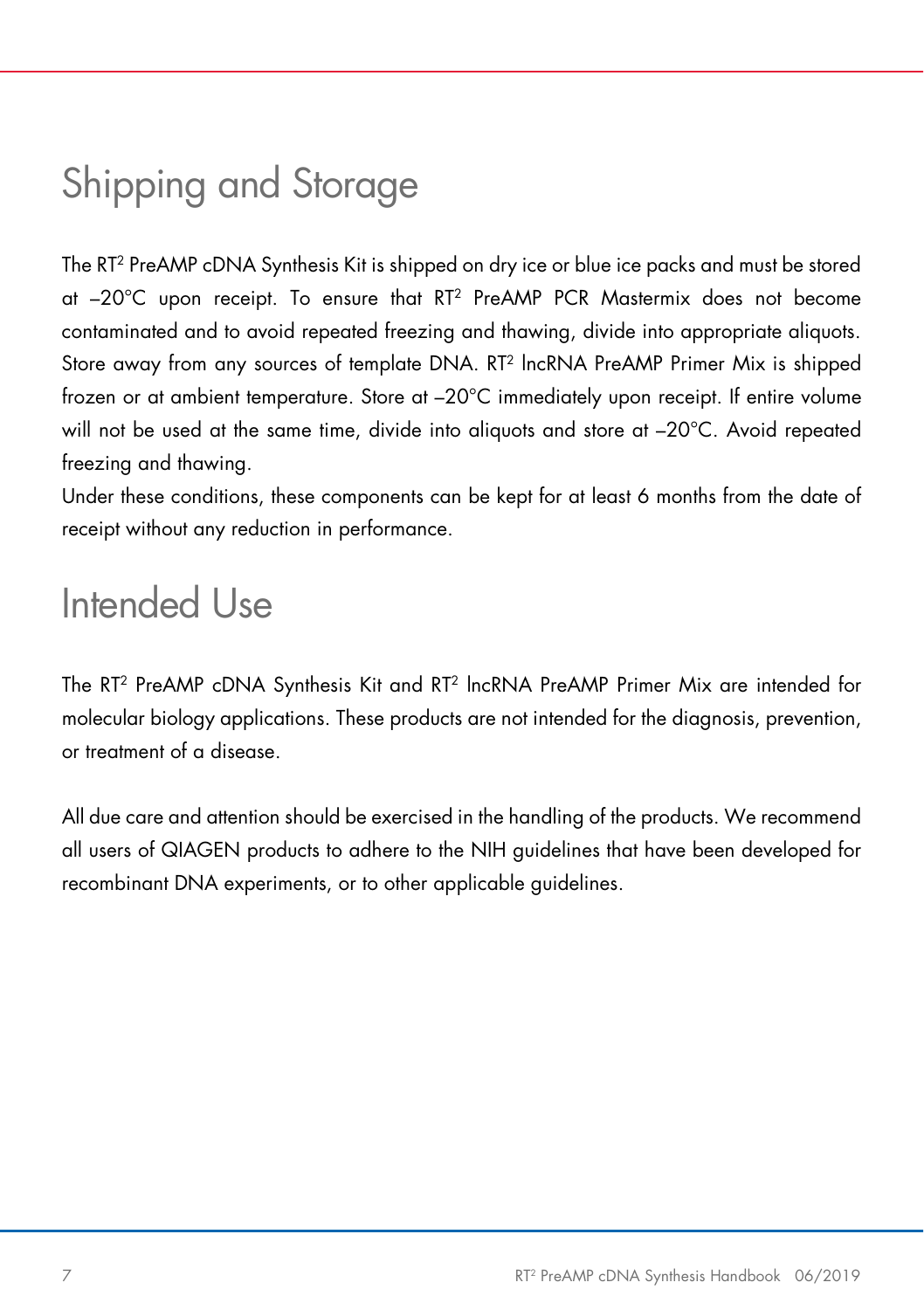## <span id="page-7-0"></span>Safety Information

When working with chemicals, always wear a suitable lab coat, disposable gloves, and protective goggles. For more information, please consult the appropriate safety data sheets (SDSs). These are available online in convenient and compact PDF format at [www.qiagen.com/safety](https://www.qiagen.com/us/service-and-support/qa-qc-safety-data/safety-data-sheets-new/) where you can find, view, and print the SDS for each QIAGEN kit and kit component.

## <span id="page-7-1"></span>Quality Control

In accordance with QIAGEN's Quality Management System, each lot of RT<sup>2</sup> PreAMP cDNA Synthesis Kit and RT2 lncRNA PreAMP Primer Mix is tested against predetermined specifications to ensure consistent product quality.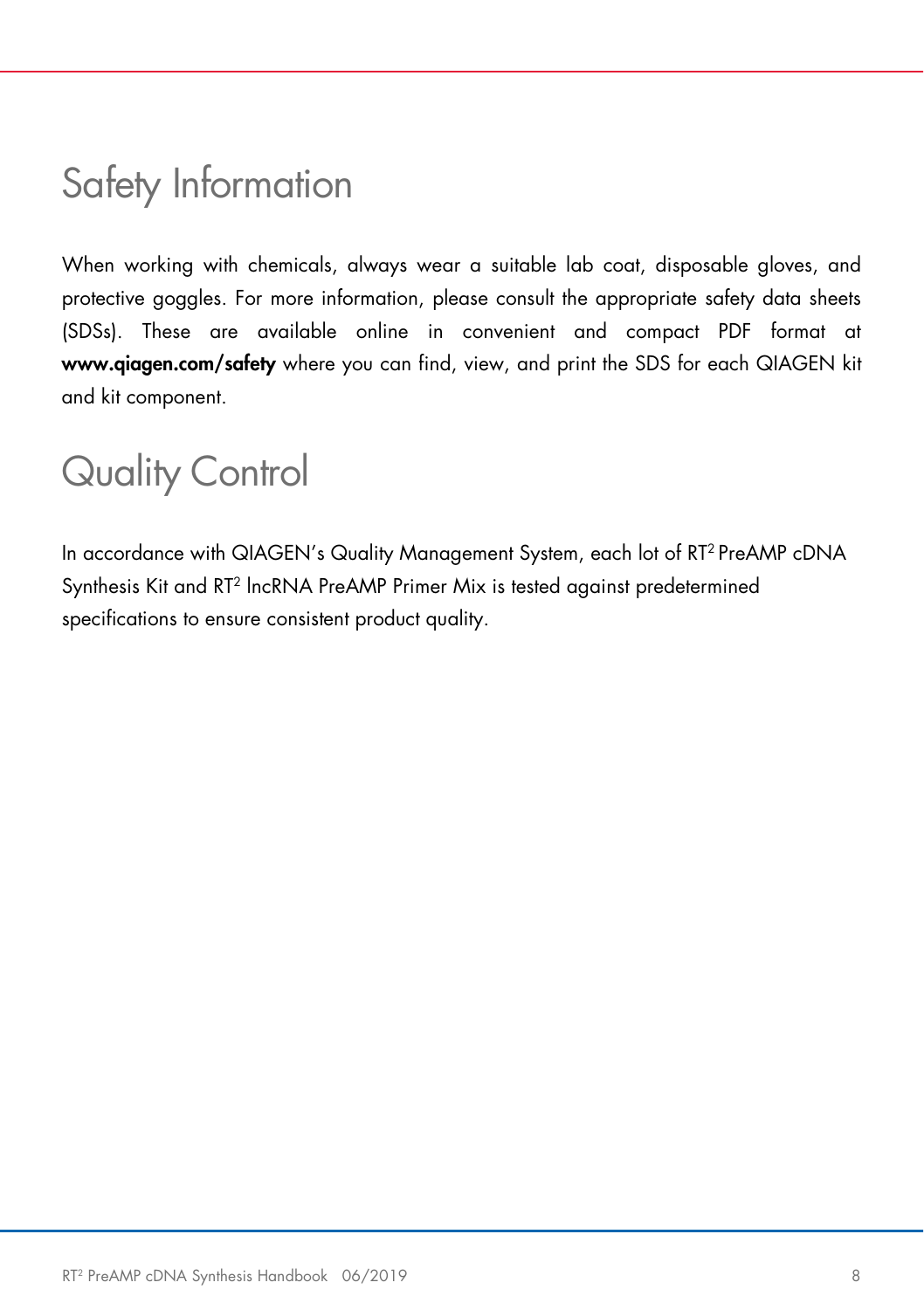## <span id="page-8-0"></span>Introduction

Recent advances in tissue preparation and RNA purification procedures allow researchers to work with very small amounts of RNA such as those from small cell populations, laser capture microdissection samples, fluorescence-activated cell sorting (FACS®) samples, or fine needle aspiration biopsies. However, the low RNA yields obtained from these small samples are often insufficient for reliable gene expression analysis, even using sensitive techniques such as real-time RT-PCR

Around the world, archives of formalin-fixed, paraffin-embedded (FFPE) tissue sections with known clinical annotations represent a valuable and extensive source of material for biomedical research. However, analysis of RNA from those samples presents many challenges. RNA in FFPE samples is likely to be fragmented and chemically modified by formaldehyde with extensive crosslinking between protein, DNA, and RNA. Some of this RNA damage is irreversible and greatly reduces the amount of template available for downstream real-time RT-PCR analysis, thus affecting performance and sensitivity.

The RT2 PreAMP cDNA Synthesis Kit and RT2 lncRNA PreAMP Primer Mixes are a breakthrough technology enabling expression analysis of pathway- or disease focused lncRNAs using as little as 1 ng total RNA from fresh/frozen samples or 100 ng total RNA from FFPE samples. RT2 PreAMP technology uses multiplex, PCR-based preamplification to provide amplification of gene-specific cDNA target templates with minimal bias. The RT2 PreAMP cDNA Synthesis Kit and RT2 lncRNA PreAMP Primer Mixes enable synthesis and preamplification of cDNA from total RNA samples, prior to lncRNA expression analysis using RT2 lncRNA PCR Arrays. Each RNA sample can be used to prepare enough cDNA for gene expression analysis of up to 4 different lncRNA PCR arrays.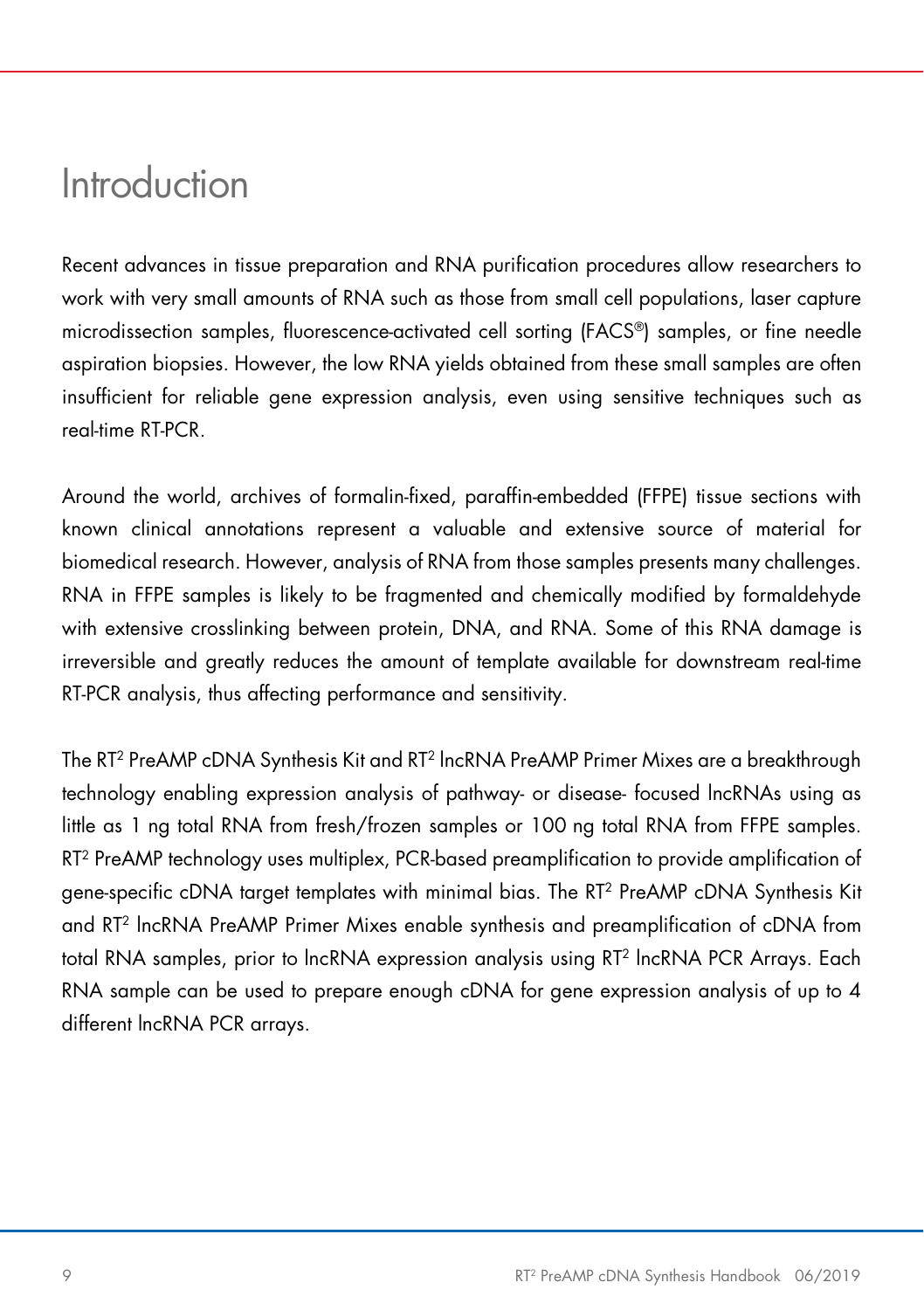### <span id="page-9-0"></span>Principle and procedure

The workflow for the RT2 PreAMP cDNA Synthesis Kit and RT2 lncRNA PreAMP Primer Mixes is convenient and quick, accessible for routine use in every research laboratory. The procedure consists of 2 steps: cDNA synthesis and preamplification.

#### cDNA synthesis

The RT2 PreAMP cDNA Synthesis Kit provides sufficient reagents for synthesis of cDNA from 12 RNA samples. The kit includes a built-in external RNA control template that is detected by the reverse transcription control (RTC) in RT2 lncRNA PCR Arrays. This control allows detection of any inhibitors of reverse transcription that could compromise the efficiency of cDNA synthesis reactions.

#### Preamplification of cDNA for pathway-specific lncRNAs

Each RT2 lncRNA PreAMP Primer Mix is specific for one RT2 lncRNA PCR Array. During the amplification step, the RT2 lncRNA PreAMP Primer Mix enables amplification of cDNA specific for the genes targeted by the RT<sup>2</sup> lncRNA PCR Array. A cDNA synthesis reaction from 1-100 ng total RNA from fresh/frozen samples or 100 ng-1 µg total RNA from FFPE samples provides sufficient cDNA for amplification by 4 different RT<sup>2</sup> lncRNA PreAMP Primer Mixes, allowing gene expression analysis of up to 4 different lncRNA PCR arrays. Following preamplification, the Side Reaction Reducer eliminates residual primers. Preamplified cDNA is then ready for PCR array analysis using the appropriate RT<sup>2</sup> lncRNA PCR Array.

#### lncRNA expression analysis using RT2 lncRNA PCR Arrays

For PCR array analysis, preamplified cDNA is mixed with RT2 SYBR® Green Mastermix. Various RT2 SYBR Green Mastermixes are available for use with different real-time cyclers. The mixture is aliquoted into the wells of an RT<sup>2</sup> lncRNA PCR Array, which contains predispensed gene-specific primer pairs. PCR is performed and relative expression is determined using the  $\Delta\Delta C_{q}$  method.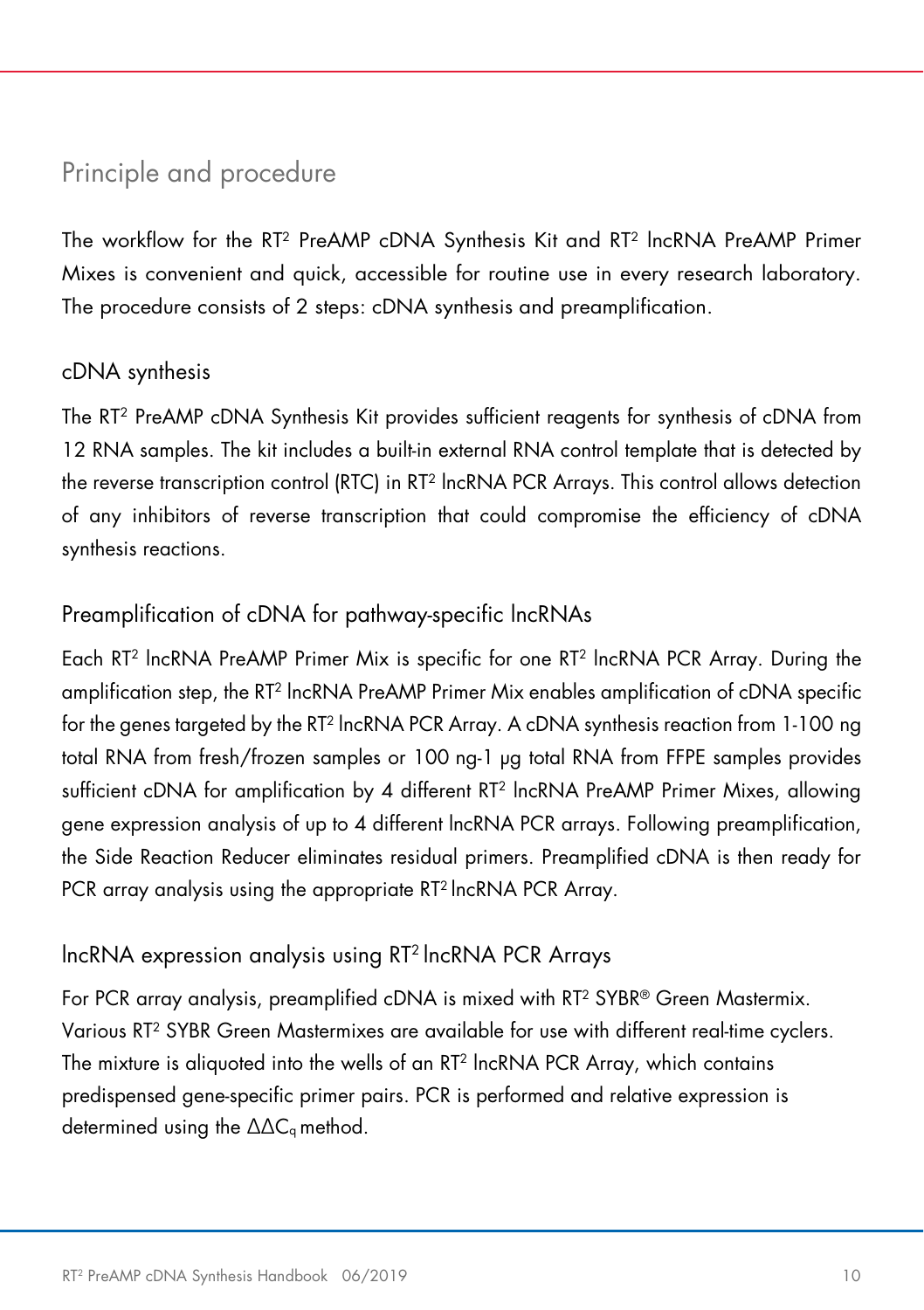### <span id="page-10-0"></span>Description of protocols

This handbook contains 4 protocols. The first protocol describes first-strand cDNA synthesis from your RNA samples [\(page 21\)](#page-20-0). After completion of this protocol, cDNA samples are preamplified in the second protocol [\(page 23\).](#page-22-0) After preamplification, samples are ready to be used for analysis with an RT2 lncRNA PCR Array. The fourth protocol describes how these steps are performed for Format H, the array format used with the Fluidigm BioMark system. For RT2 lncRNA PCR Array analysis, follow the instructions in the third protocol [\(page 25\) a](#page-24-0)nd in the RT<sup>2</sup> lncRNA PCR Array Handbook.

**Note:** Quantification cycle  $|C_{q}|$  represents the number of cycles needed to reach a set change fluorescence signal level. It is also called  $C_I$  or  $C_p$ .



#### RT<sup>2</sup> IncRNA PreAMP cDNA Synthesis Procedure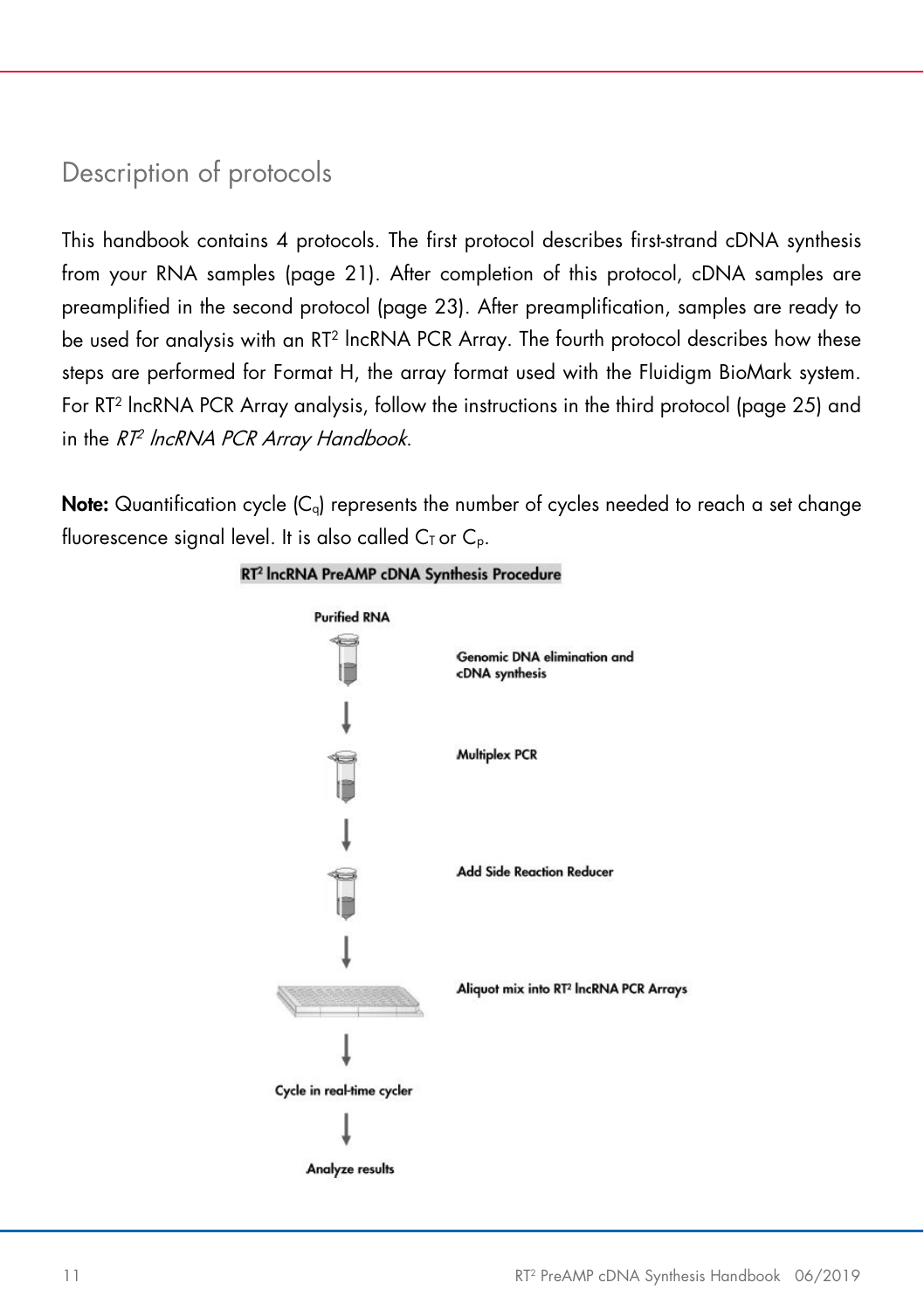## <span id="page-11-0"></span>Equipment and Reagents to be Supplied by User

When working with chemicals, always wear a suitable lab coat, disposable gloves, and protective goggles. For more information, consult the appropriate safety data sheets (SDSs), available from the product supplier.

In addition to the RT<sup>2</sup> PreAMP cDNA Synthesis Kit and RT<sup>2</sup> IncRNA PreAMP Primer Mix, the following are required:

- Purified RNA samples (for recommended purification methods, see [page 15\)](#page-14-1)
- RT<sup>2</sup> IncRNA PCR Array

RT2 IncRNA PCR Arrays are available in different formats to suit different real-time cyclers. For full details, see the RT<sup>2</sup> IncRNA PCR Array Handbook. Each RT<sup>2</sup> IncRNA PreAMP Primer Mix is specific for a particular pathway- or disease-focused RT2 IncRNA PCR Array. Check the label to verify that the correct RT2 IncRNA PreAMP Primer Mix is used for appropriate RT2 IncRNA PCR Array. Verify that the lot number of the RT2 IncRNA PreAMP Primer Mix is compatible with that of the RT2 IncRNA PCR Array to be used. We strongly recommend that RT<sup>2</sup> IncRNA PreAMP Primer Mix and the RT<sup>2</sup> IncRNA PCR Array are purchased together whenever possible. If the RT2 IncRNA PreAMP Primer Mix and the RT2 IncRNA PCR Array have been purchased at different times, check with QIAGEN Technical Services to ensure their compatibility.

- RT2 SYBR Green Mastermix suitable for use with your real-time cycler. Available RT2 SYBR Green Mastermixes include the following:
	- RT<sup>2</sup> SYBR Green qPCR Mastermix: suitable for use with real-time cyclers that do not require a reference dye, including Bio-Rad® models CFX96™, CFX384™; Bio-Rad/MJ Research models Chromo4™, DNA Engine Opticon® 2; Roche® LightCycler® 480 (96-well and 384-well) and LightCycler 96.
	- RT2 SYBR Green Fluor qPCR Mastermix: suitable for use with the following real-time cyclers: Bio-Rad models iCycler®, iQ™5, MyiQ™, MyiQ2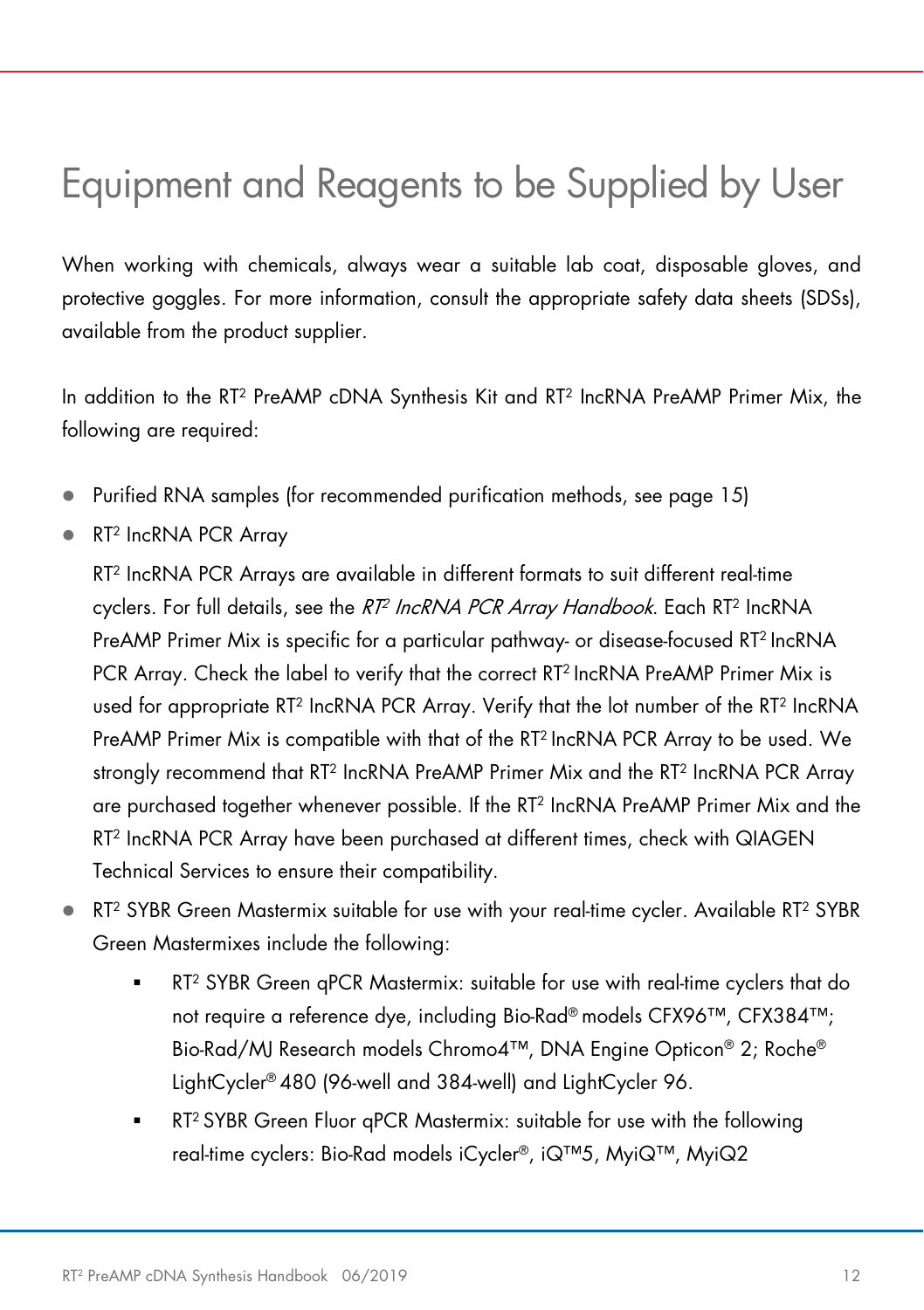- RT2 SYBR Green ROX™ qPCR Mastermix: suitable for use with the following real-time cyclers: Applied Biosystems® models 5700, 7000, 7300, 7500 (Standard and Fast), 7700, 7900HT (Standard and Fast 96-well block, 384-well block), StepOnePlus™, ViiA™ 7 (Standard and Fast 96-well block, 384-well block); QuantStudio™ 6, QuantiStudio 7, and QuantiStudio 12K (Standard and Fast 96-well block, 384-well block); Eppendorf® Mastercyler® ep realplex models 2, 2s, 4, 4s; Stratagene® models Mx3000P®, Mx3005P®, Mx4000®; Takara TP-800
- RT2 SYBR Green ROX FAST Mastermix: suitable for use with the Rotor-Gene® Q and other Rotor-Gene cyclers
- Real-time PCR cycler with 0.2 ml tube heat block, heated lid, and 10–100 µl reaction capacity
- 0.2 ml tubes or 8-tube strip PCR tubes with caps
- Multichannel pipettor
- Nuclease-free pipet tips and tubes
- Optional: XpressRef™ Universal Total RNA to control PCR conditions is available for human (cat. no. 338112) and mouse (cat. no. 338114)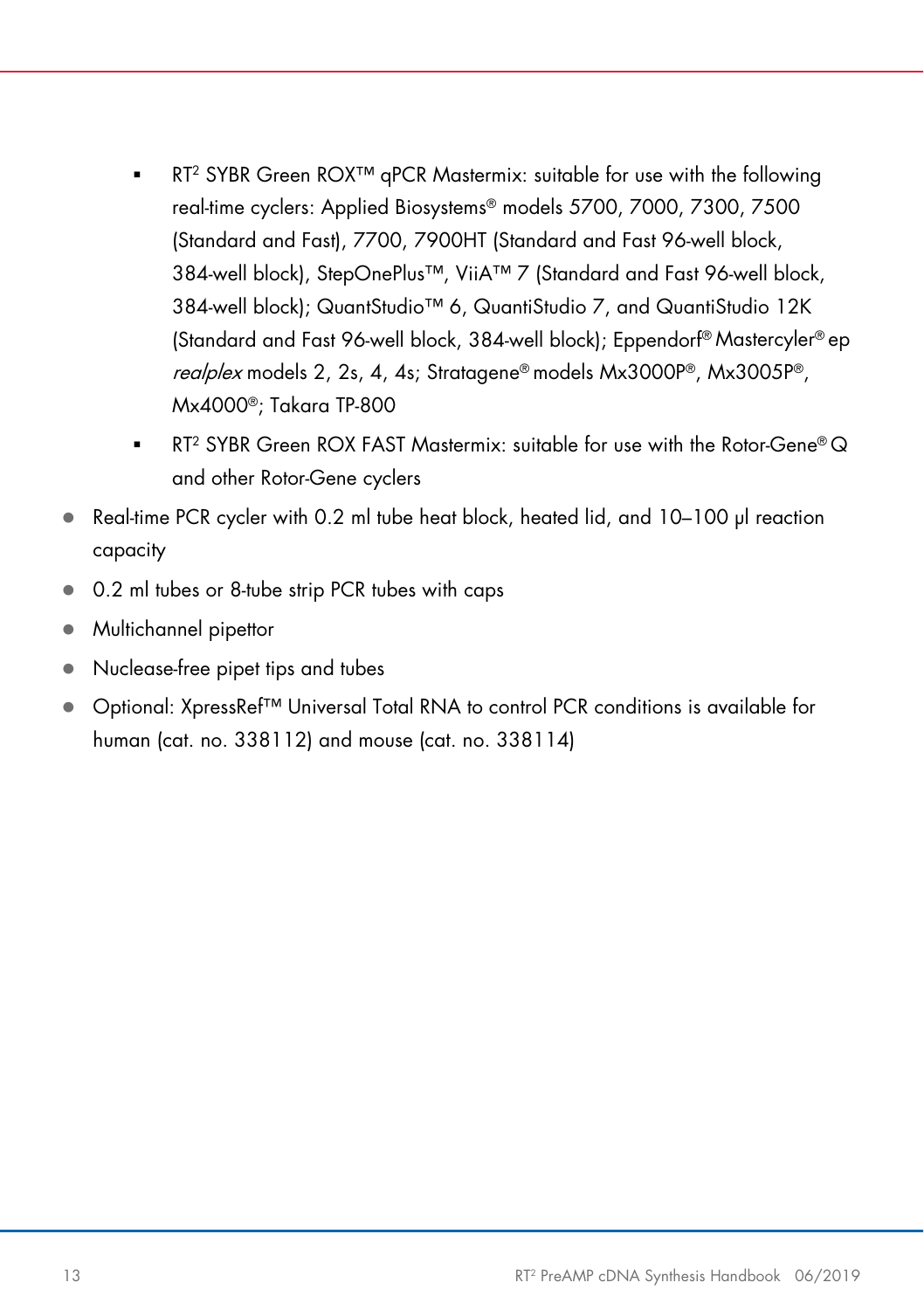## <span id="page-13-2"></span><span id="page-13-0"></span>Important Notes

### <span id="page-13-1"></span>Preparing a workspace free of DNA contamination

For accurate and reproducible PCR array results, it is important to avoid contamination of the assay with foreign DNA. Any DNA contamination will artificially inflate the SYBR Green signal during real-time RT-PCR, yielding skewed gene expression profiles and false-positive signals. The most common sources of DNA contamination are the products of previous experiments spread into the air of the working environment. To set up and maintain a working environment, follow the guidelines below.

- Wear gloves throughout the procedure. Use only fresh PCR-grade reagents (water) and labware (tips and tubes).
- Physically separate the workspaces used for PCR setup and post-PCR processing or non-PCR operations. Decontaminate the PCR workspace and labware (pipettor barrels, tube racks, etc.) before each use with UV light (to render any contaminating DNA ineffective in PCR through the formation of thymidine dimers) or with 10% bleach (to chemically inactivate and degrade any DNA).
- Close all tubes containing PCR products once you are finished adding or removing volumes. Before discarding any labware (tips or tubes) containing PCR products or other DNA, treat with 10% bleach.
- Do not remove the RT<sup>2</sup> IncRNA PCR Array from its protective sealed bag until immediately before use. Do not leave labware (tubes and tip boxes) exposed to the air for long periods of time.
- Do not open any previously run and stored RT<sup>2</sup> IncRNA PCR Array. Removing the thin-wall 8-cap strips or the adhesive film from PCR arrays releases PCR product DNA into the air where it may affect the results of future real-time PCR experiments.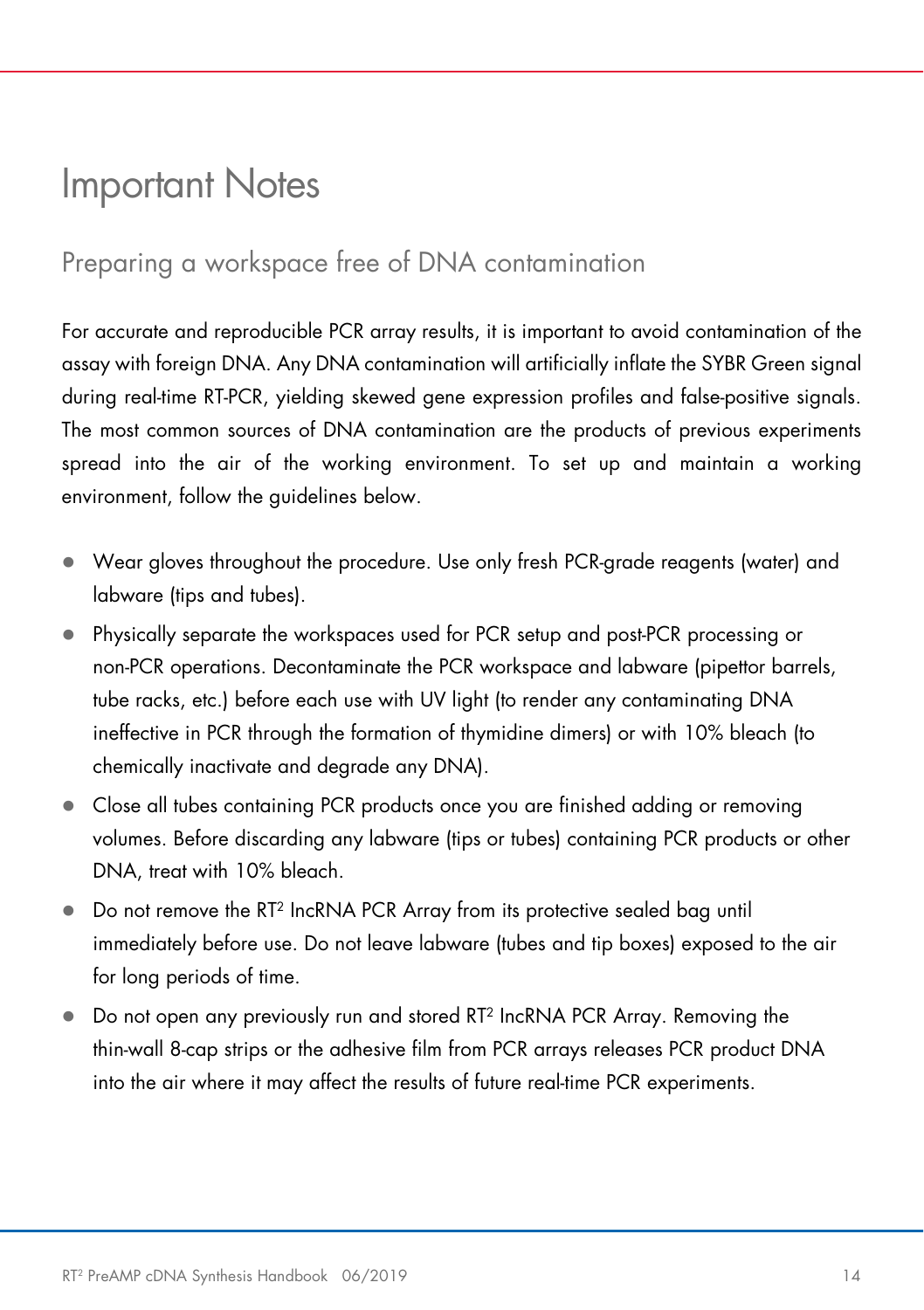### <span id="page-14-1"></span><span id="page-14-0"></span>RNA preparation, quantification, and quality control

The most important prerequisite for any gene expression analysis experiment is purification of consistently high-quality RNA from every experimental sample. Residual traces of proteins, salts, or other contaminants may degrade the RNA or decrease the efficiency of enzyme activities necessary for optimal reverse transcription and real-time PCR performance.

#### Laser capture microdissected (LCM) samples

We recommend capturing LCM samples on Archus® Capsure® Caps and purifying RNA using the Arcturus PicoPure® RNA Isolation kit following the manufacturer's instructions. Special care should be taken during sample preparation and microdissection to minimize RNA degradation. For example, LCM sessions longer than 30 minutes per slide may lead to precipitous loss in recovery of intact RNA. Keep the staining and dissection procedure as short as possible.

#### Fine needle aspiration biopsies (FNAB) and other small biological samples

We recommend use of the miRNeasy® Micro Kit (cat. no. 217084) for most small samples with a small number of cells such as fine needle aspiration biopsies, manual dissection samples, or FACS samples. Alternatively, RNeasy® Micro Kit (cat. no. 74004) can be used. In addition, the Arcturus PicoPure RNA Isolation Kit can also be used for non-LCM samples such as cell samples in suspension. Irrespective of the kit used, it is important to perform DNase treatment during the procedure.

#### FFPE samples

We recommend use of the miRNeasy FFPE Kit (cat. no. 217504); alternatively, RNeasy FFPE Kit (cat. no. 73504) can also be used for RNA purification from FFPE samples.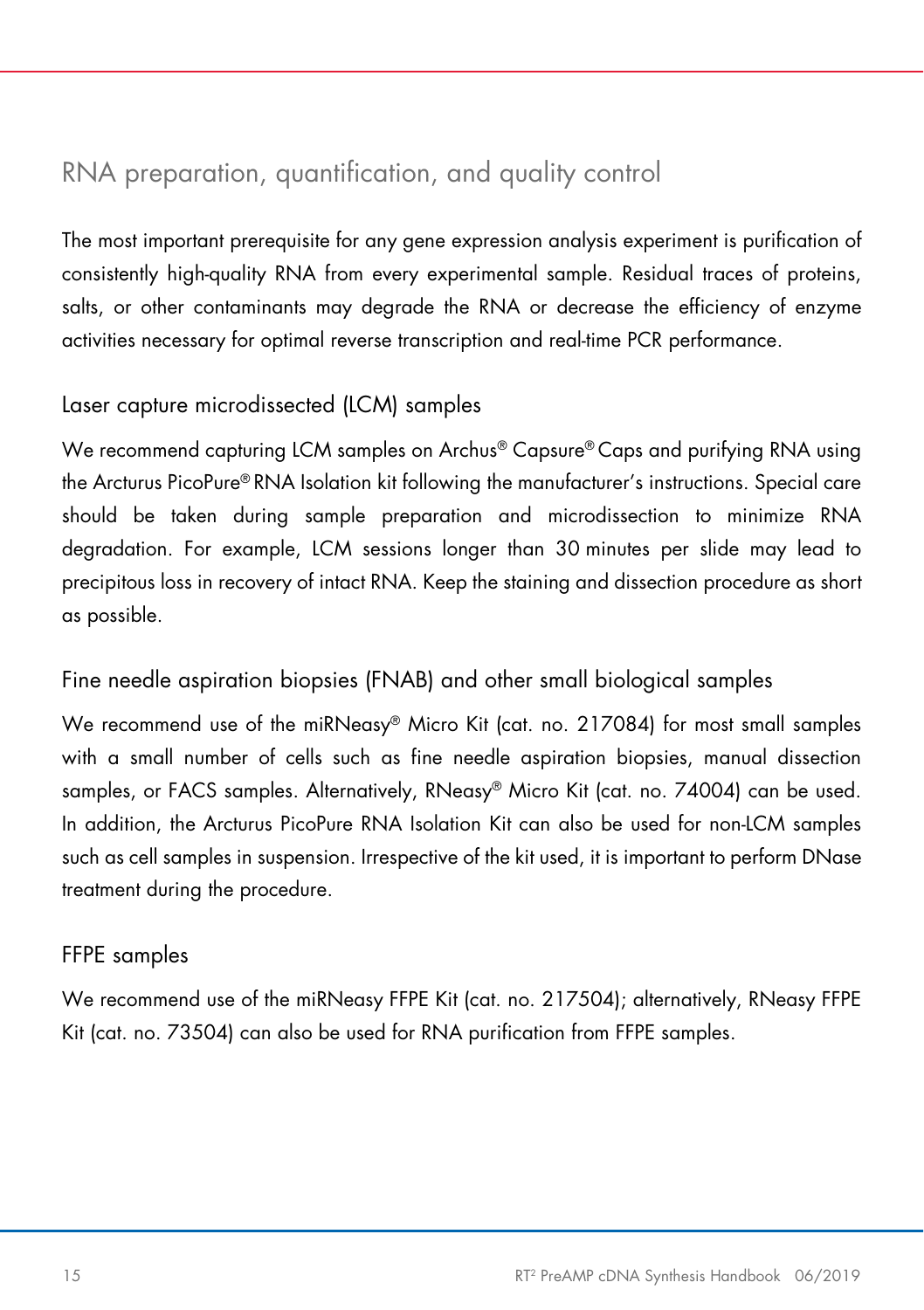#### Total RNA isolated using a phenol-based method

Total RNA from any biological source material prepared using a phenol-based method (e.g., QIAzol® Lysis Reagent, TRlzol® Reagent, RNAzol® Reagent) other than QIAGEN miRNeasy Kits should be further purified using the RNeasy Mini Kit (cat. no. 74104). It is important to perform the on-column DNase digestion step described in the RNeasy Mini Handbook.

### <span id="page-15-0"></span>RNA quantification and quality control

For optimal performance of RT2 PreAMP procedures and best results from the RT2 lncRNA PCR Array, all RNA samples should be resuspended in NucleaseFree Water. Do not use DEPC-treated water for resuspension.

#### Concentration and purity determined by UV spectrophotometry

The concentration and purity of RNA should be determined by measuring the absorbance in a spectrophotometer. Prepare dilutions and measure absorbance in 10 mM Tris Cl,[\\*](#page-15-1) pH 8.0. The spectral properties of nucleic acids are highly dependent on pH. An absorbance reading of 1.0 at 260 nm in a 1 cm detection path corresponds to an RNA concentration of 40 µg/ml.

- $A_{260}$ : $A_{230}$  ratio should be greater than 1.7
- A260:A<sup>280</sup> ratio should be 1.8 to 2.0
- Concentration determined by  $A_{260}$  should be >40 µg/ml.

<span id="page-15-1"></span><sup>\*</sup> When working with chemicals, always wear a suitable lab coat, disposable gloves, and protective goggles. For more information, please consult the appropriate material safety data sheets (MSDSs), available from the product supplier.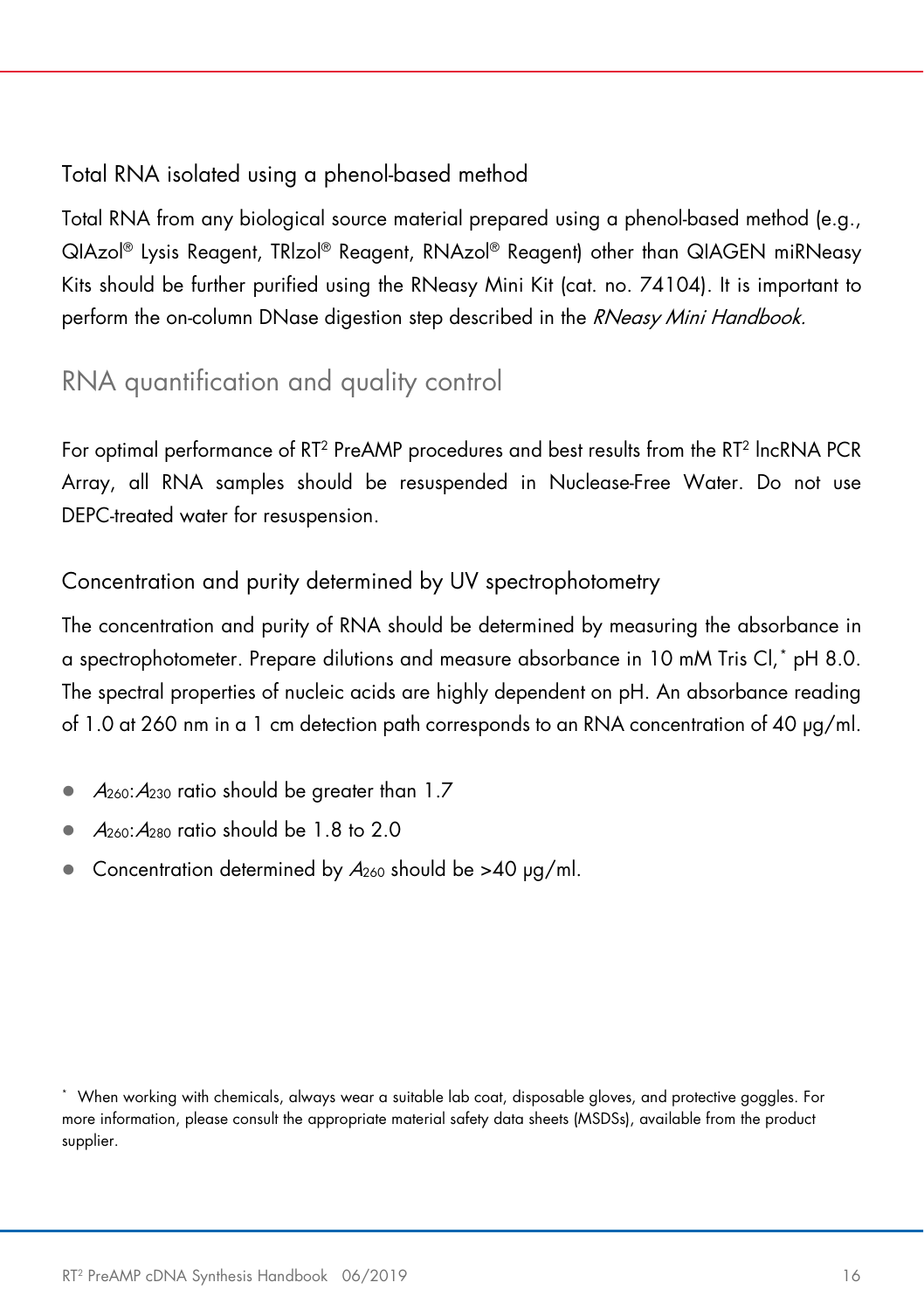#### Integrity of RNA from fresh/frozen samples

If RNA samples are at least 2 ng, quality control can be performed by analyzing 200 pg of each sample on an Agilent® Bioanalyzer using an RNA 6000 Pico LabChip®. The QIAGEN QIAxcel® Advanced System can also be used. Verify that there is a sharp distinction at the small side of both the 18S and 28S ribosomal RNA (rRNA) peaks. Any smearing or shoulder on the rRNA peaks indicates that degradation has occurred in the RNA sample.

When working with small samples, the RNA yield can be extremely low. Therefore, it is often impossible to confirm the quantity of total RNA using any analytical means. It is essential to choose a suitable RNA purification method for the biological sample as described above, and follow the manufacturer's protocol carefully.



Figure 1. Ribosomal RNA band integrity is important for optimal PCR array results.

An Agilent Bioanalyzer electropherogram of a high-quality total RNA preparation shows strong and sharp peaks without shoulders (especially to the left of each peak) for the 18S (left) and 28S (right) ribosomal RNA.

#### Integrity of RNA from FFPE samples

RNA from FFPE samples is expected to show some degree of degradation. Run an aliquot of each RNA sample on a denaturing agarose gel, or alternatively, characterize the samples using an RNA 6000 Nano Chip on an Agilent Bioanalyzer. Assess the extent of RNA degradation. The usual length of FFPE RNA fragments is expected to be 100–1000 bases.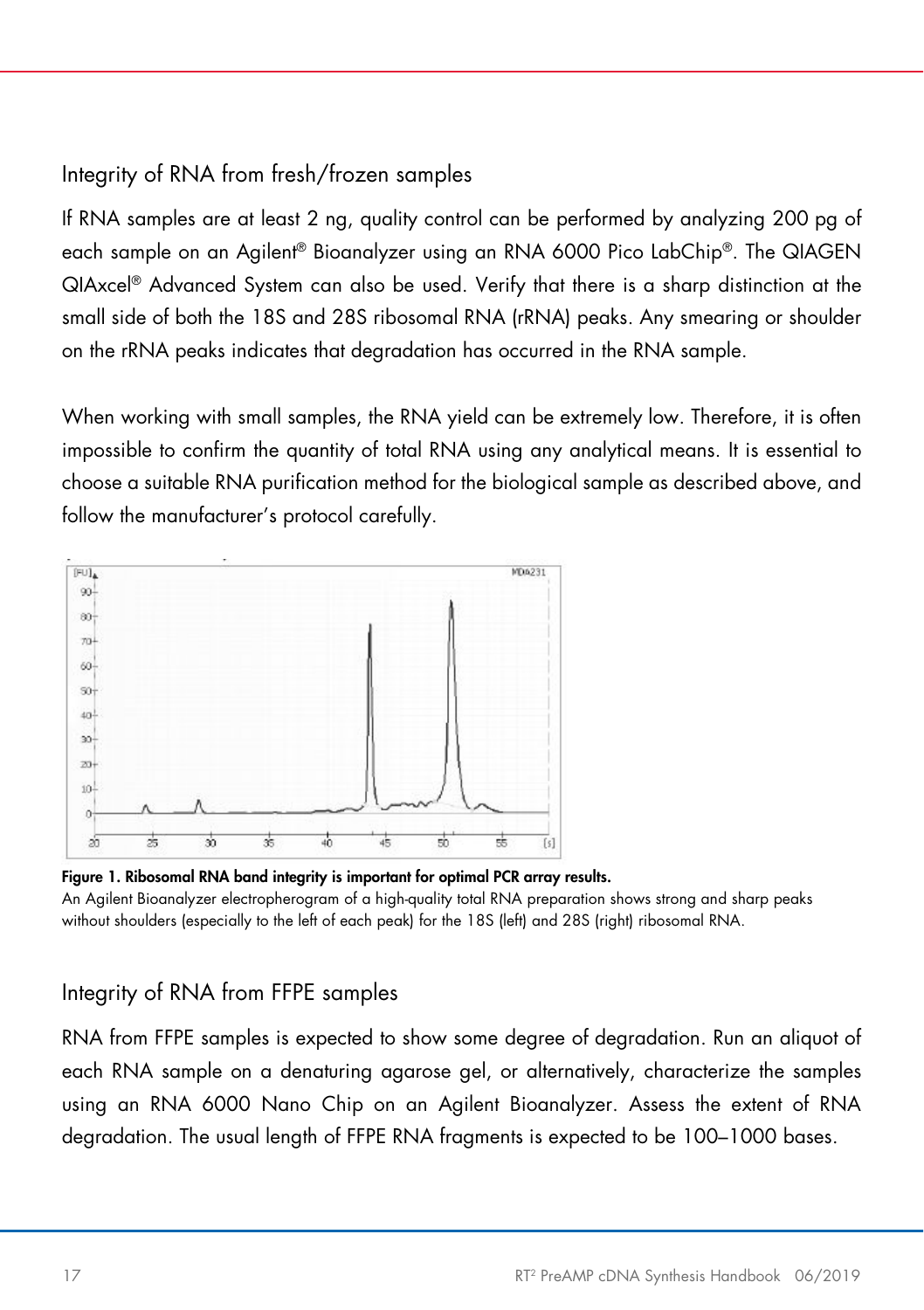#### <span id="page-17-0"></span>Genomic DNA contamination

Eliminating genomic DNA contamination is essential for obtaining optimal real-time gene expression profiling results using RT<sup>2</sup> lncRNA PCR Arrays. The genomic DNA control in each RT2 lncRNA PCR Array specifically tests for genomic DNA contamination in each sample during each run. A genomic DNA control quantification cycle value of less than 30 after preamplification indicates the presence of a detectable amount of genomic DNA contamination that should be addressed.

To remove any residual contamination from your RNA samples, we recommend RNA purification using the RNeasy Mini Kit including the optional on-column DNase digestion step, or using the RNeasy FFPE Kit.

#### <span id="page-17-1"></span>Starting RNA amounts

Quantifying total RNA from very small samples using UV spectrophotometry is often impossible. Instead, estimate the total RNA amount by assuming that each eukaryotic cell contains an average of ~10 pg of total RNA or less. Note that the yield of RNA varies widely from cell type to cell type.

The RT2 PreAMP cDNA Synthesis Kit and RT2 lncRNA PreAMP Primer Mix generate sufficient template for gene expression analysis using RT<sup>2</sup> lncRNA PCR Arrays with as little as 1-100 ng total RNA (from fresh/frozen samples) or 100 ng–1 µg total RNA (from FFPE samples) input into each first-strand cDNA synthesis reaction prior to preamplification. Each cDNA synthesis reaction allows the user to perform as many as 4 preamplification reactions and 4  $RT<sup>2</sup>$  lncRNA PCR Array analyses. However, the optimal amount of starting material depends on the relative abundance of the transcripts of interest. Lower abundance transcripts require more RNA; higher abundance transcripts require less RNA. Greater amounts of input total RNA yield a greater number of positive calls; that is, genes expressed in the linear dynamic range of the method. Lower amounts of input total RNA yield a smaller number of positive calls and increase false negative calls.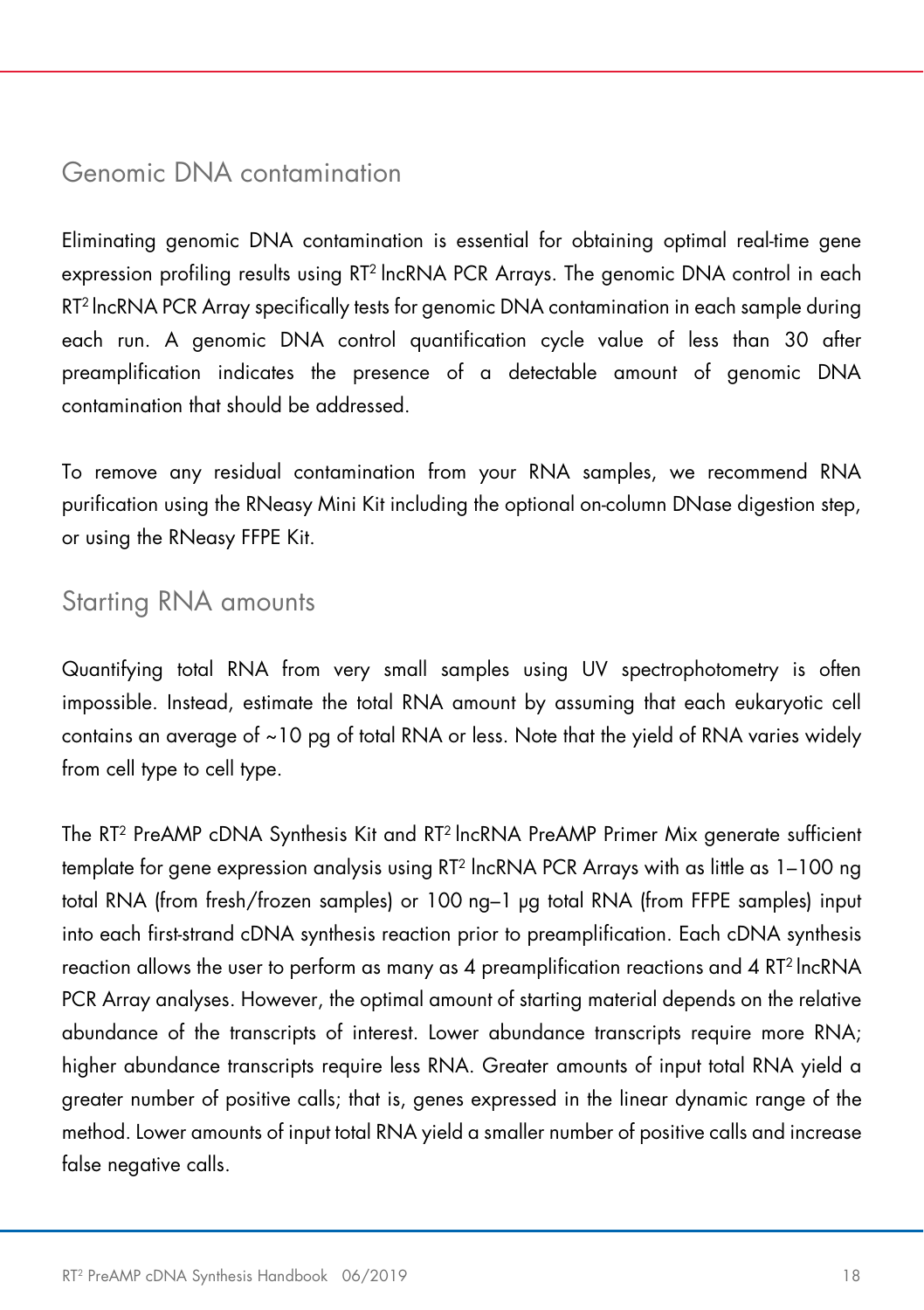The RT2 PreAMP cDNA Synthesis Kit and RT2 lncRNA PreAMP Primer Mix maximize the number of positive calls at low amounts of total RNA. For successful results and maximum positive call rates, we recommend that first-time users start by using 10–50 ng total RNA from fresh/frozen samples or 500 ng - 1 µg total RNA from FFPE samples. It is also important to use a consistent amount of total RNA for all samples to be characterized and compared in a single experiment.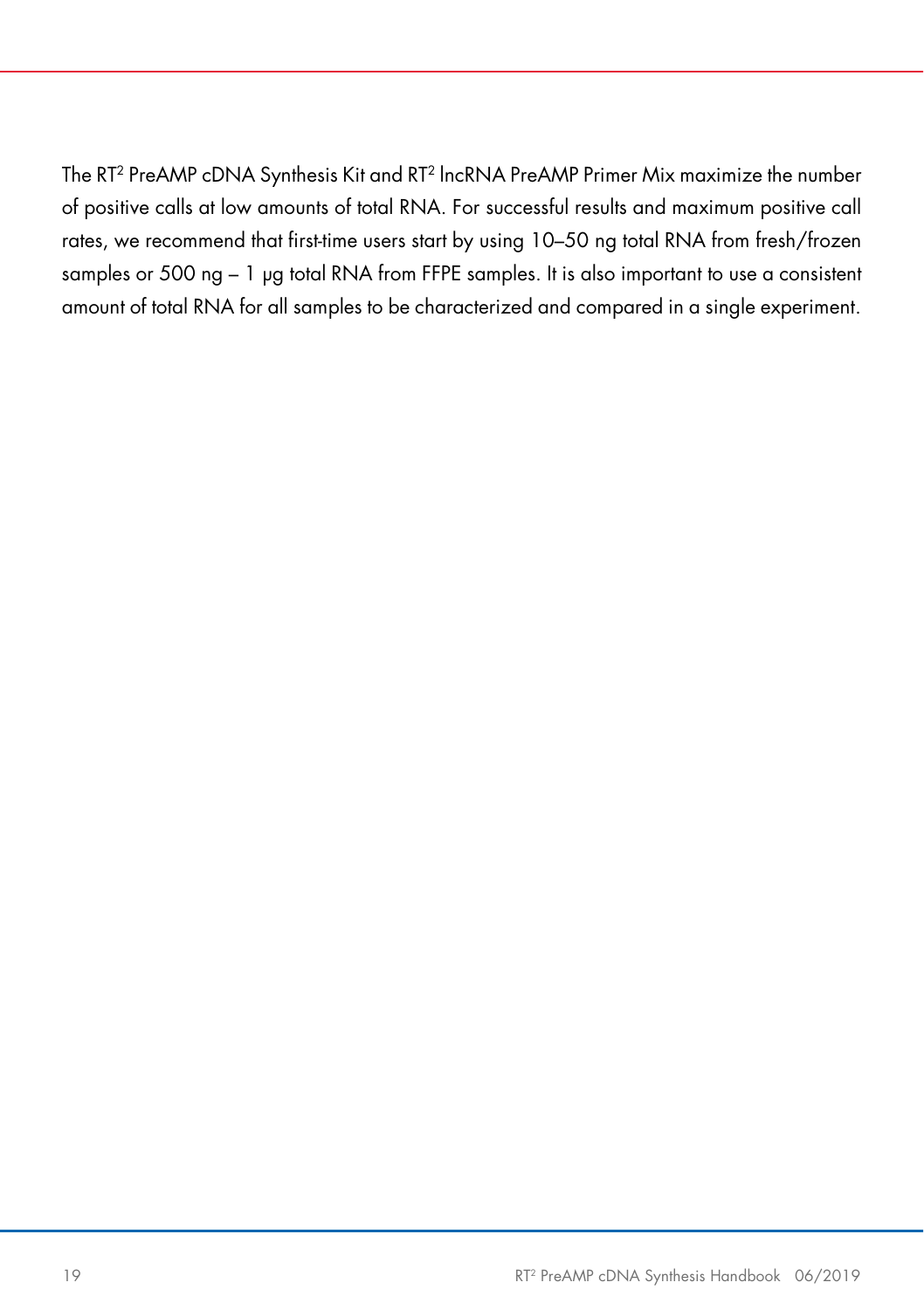## <span id="page-19-4"></span><span id="page-19-0"></span>Protocol: First Strand cDNA Synthesis

### <span id="page-19-1"></span>Important points before starting

- RNA samples are very sensitive to RNase digestion; therefore, wear gloves and maintain an RNase-free work area while performing this protocol.
- The RT2 PreAMP cDNA Synthesis Kit is not compatible with the chemicals in DNA-free™ kits from Ambion. If your RNA sample has been treated with DNA-free kit reagents, contact QIAGEN Technical Services.

#### <span id="page-19-2"></span>Procedure

1. Prepare the genomic DNA elimination mix for each RNA sample in a sterile PCR tube according to [Table 1.](#page-19-3) Mix gently by pipetting up and down and then centrifuge briefly.

| Component           | Amount for one sample<br>(RNA from fresh/frozen sample) | Amount for one sample<br>(RNA from FFPE sample) |
|---------------------|---------------------------------------------------------|-------------------------------------------------|
| <b>RNA</b>          | $1 - 100$ ng                                            | $100$ ng-1 $\mu$ g                              |
| <b>Buffer GE</b>    | $2 \mu$                                                 | 2 <sub>µ</sub>                                  |
| Nuclease-Free Water | Variable                                                | Variable                                        |
| <b>Total volume</b> | $10 \mu$                                                | $10 \mu$                                        |

<span id="page-19-3"></span>Table 1. Genomic DNA elimination mix

2. Incubate the genomic DNA elimination mix at 42°C for 5 minutes, then place immediately on ice for at least 1 minute.

#### 3. Prepare the reverse-transcription mix according to Table 2.

For multiple reactions, scale up to the volumes shown in [Table 2](#page-20-1) accordingly.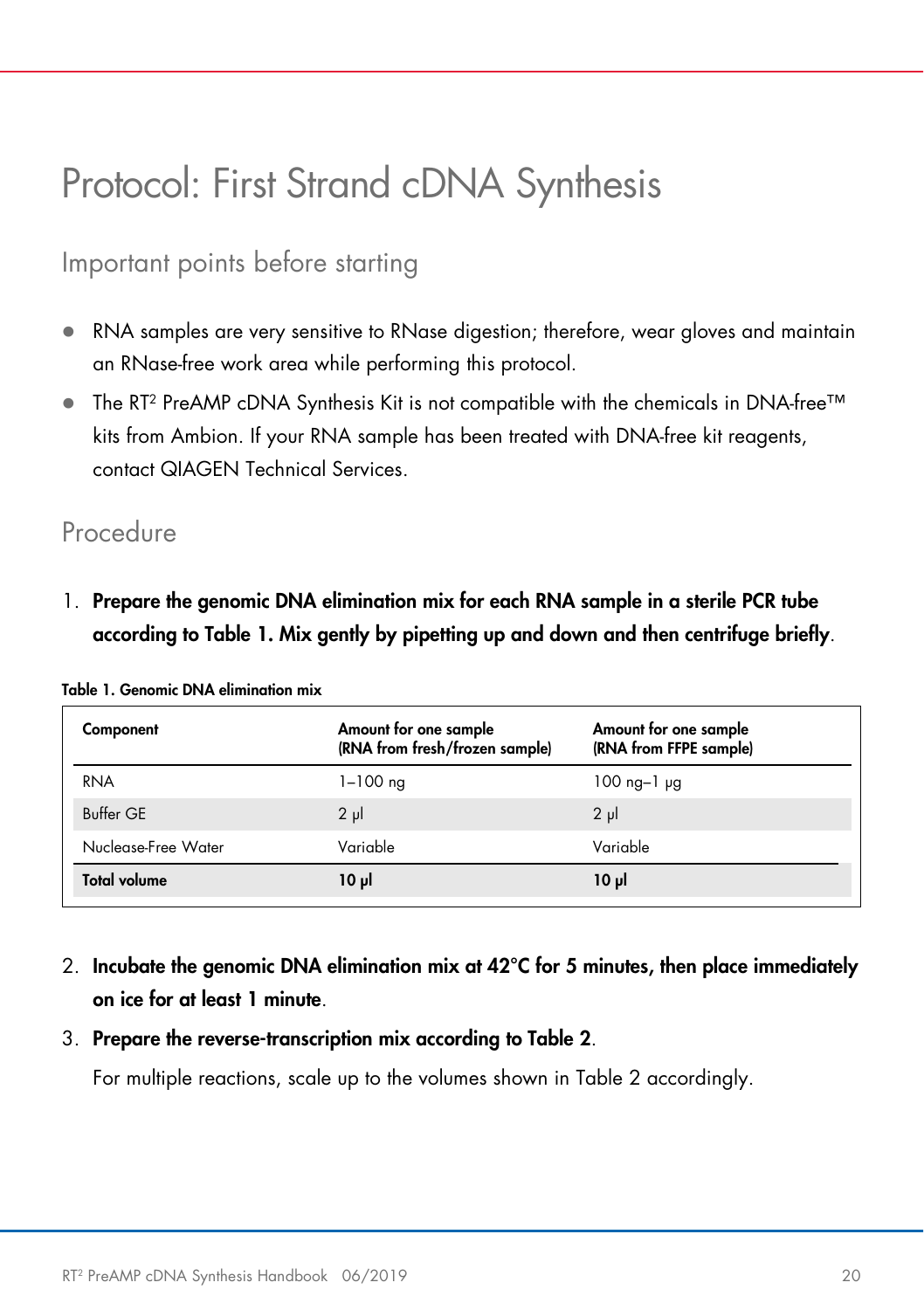<span id="page-20-1"></span><span id="page-20-0"></span>Table 2. Revere-transcription mix

| Component                 | Volume for 1 reaction |
|---------------------------|-----------------------|
| 5x Buffer BC3             | $4 \mu$               |
| Control P <sub>2</sub>    | $1 \mu$               |
| cDNA Synthesis Enzyme Mix | 1 μΙ                  |
| RNase Inhibitor           | $1 \mu$               |
| Nuclease-Free Water       | $3 \mu$               |
| <b>Total volume</b>       | $10 \mu$              |

- 4. Add 10 µl reverse-transcription mix to each tube containing 10 µl genomic DNA elimination mix. Mix gently by pipetting up and down. Centrifuge briefly to remove any air bubbles and collect all the liquid at the bottom of the tube.
- 5. Incubate at 37°C for exactly 60 minutes. Then immediately stop the reaction by incubating at 95°C for 5 minutes.
- 6. Place the reactions on ice and proceed with the preamplification protocol.

If you wish to store the reactions overnight prior to real-time PCR, transfer to a –20°C freezer. Longer storage times are not recommended.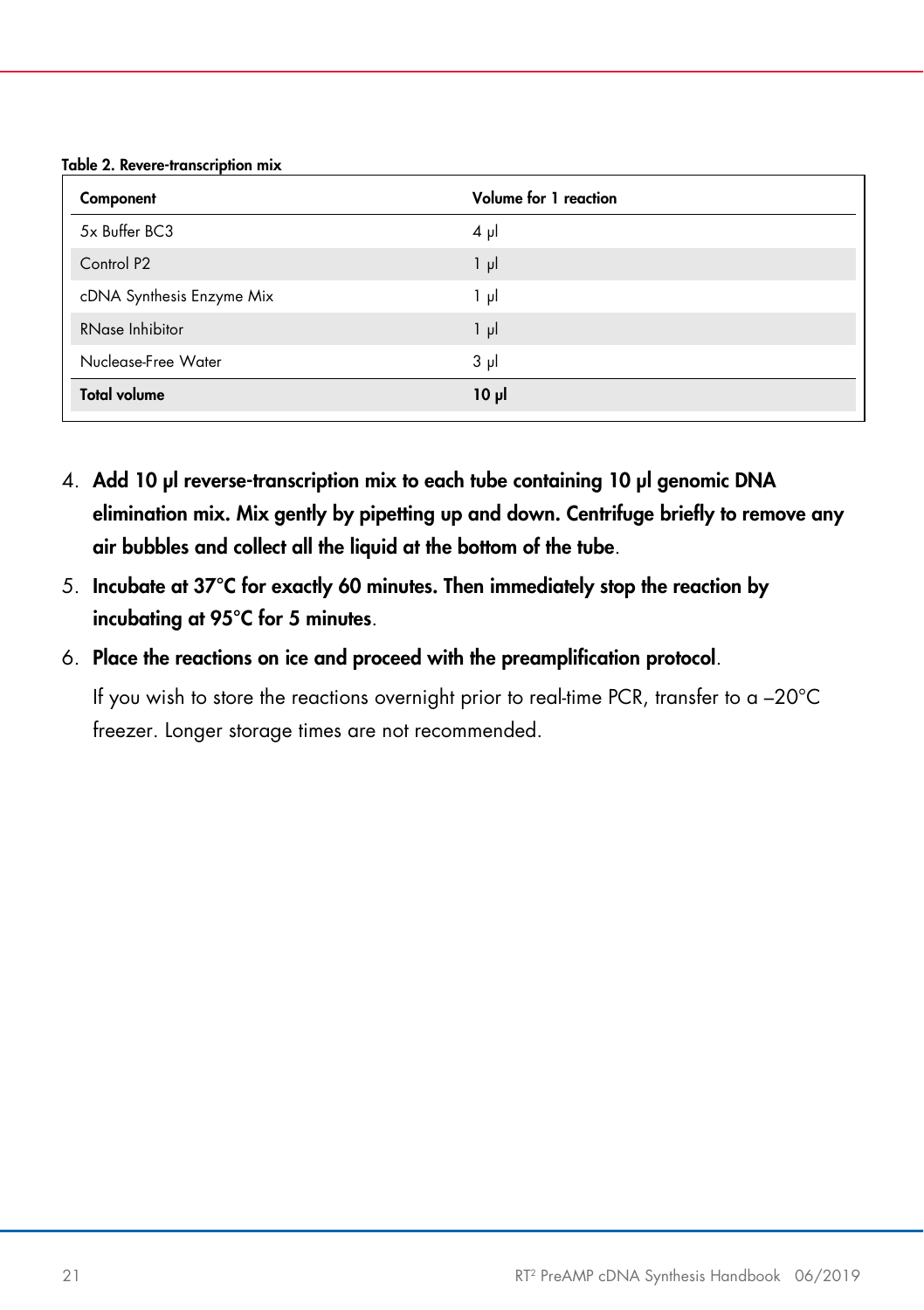## <span id="page-21-0"></span>Protocol: Preamplification of cDNA Target **Templates**

#### <span id="page-21-1"></span>Important points before starting

Each RT2 lncRNA PreAMP Primer Mix is specific for a particular pathway- or disease-focused RT<sup>2</sup> lncRNA PCR Array. Check the label to verify that the correct pathway-specific RT<sup>2</sup> lncRNA PreAMP Primer Mix is used for the RT<sup>2</sup> lncRNA PCR Array. Verify that the lot number of the RT<sup>2</sup> lncRNA PreAMP Primer Mix is compatible with that of the RT2 lncRNA PCR Array to be used. If the RT2 lncRNA PreAMP Primer Mix and the RT2 lncRNA PCR Array have been purchased at different times, check with QIAGEN Technical Services to ensure their compatibility.

#### <span id="page-21-2"></span>Procedure

- 1. Thaw the RT2 PreAMP PCR Mastermix and RT2 lncRNA PreAMP Primer Mix at room temperature. If precipitates are visible, warm the reagents at 42°C for 1 minute and vortex briefly to dissolve. Repeat if necessary.
- 2. Prepare the preamplification mix according to [Table 3](#page-21-3).

For multiple reactions, scale up the volumes shown in [Table 3](#page-21-3) accordingly.

<span id="page-21-3"></span>

|  |  | <b>Table 3. Preamplification mix</b> |  |
|--|--|--------------------------------------|--|
|--|--|--------------------------------------|--|

| Component                                | Amount for 1 sample |
|------------------------------------------|---------------------|
| RT <sup>2</sup> PreAMP PCR Mastermix     | $12.5$ pl           |
| RT <sup>2</sup> IncRNA PreAMP Primer Mix | $7.5 \mu$           |
| <b>Total volume</b>                      | ار 20               |

#### 3. Pipet 5 µl cDNA synthesis reaction (from step 6, [page 21\)](#page-20-0) into a 0.2 ml PCR tube. Then add 20 µl preamplification mix.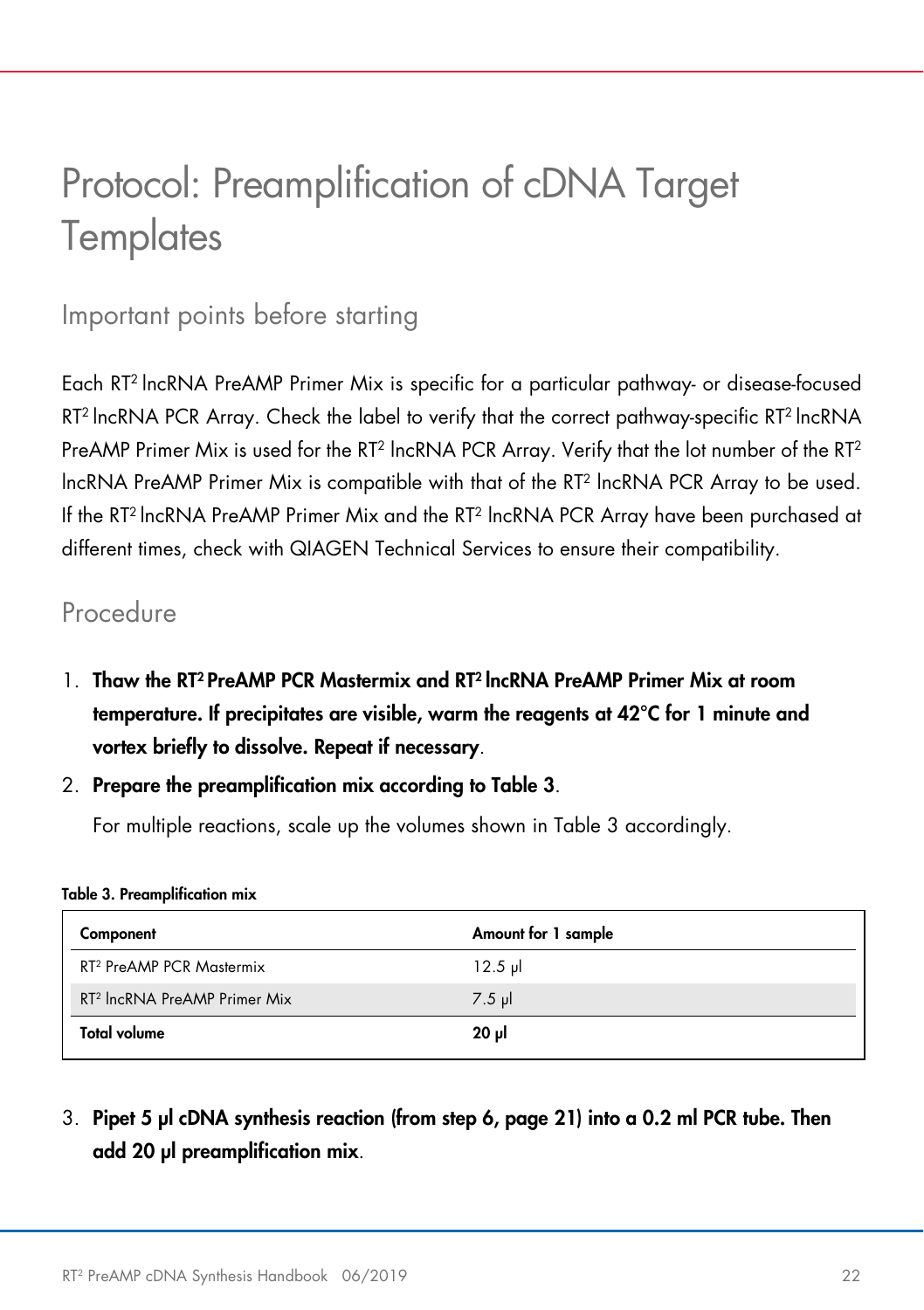- <span id="page-22-0"></span>4. Mix gently by pipetting up and down. Spin briefly to remove any air bubbles and collect all the liquid at the bottom of the tube.
- 5. Program the real-time cycler according to Table 4 or Table 5. Place the tubes in the real-time cycler and start the program.

| Cycles | <b>Duration</b> | Temperature    | <b>Comments</b>                                                   |
|--------|-----------------|----------------|-------------------------------------------------------------------|
|        | $10$ min        | 95 $°C$        | HotStart DNA Taq Polymerase is<br>activated by this heating step. |
| 12     | 15 <sub>s</sub> | $95^{\circ}$ C |                                                                   |
|        | $2 \text{ min}$ | $60^{\circ}$ C |                                                                   |
| Hold   |                 | $4^{\circ}$ C  |                                                                   |

Table 4. Cycling conditions for preamplification of cDNA from fresh/frozen samples

Table 5. Cycling conditions for preamplification of cDNA from FFPE samples

| Cycles                   | <b>Duration</b>  | Temperature    | <b>Comments</b>                                                   |
|--------------------------|------------------|----------------|-------------------------------------------------------------------|
|                          | $10 \text{ min}$ | 95 $°C$        | HotStart DNA Taq Polymerase is<br>activated by this heating step. |
| $\overline{\phantom{a}}$ | 15 <sub>s</sub>  | $95^{\circ}$ C |                                                                   |
|                          | $2 \text{ min}$  | $60^{\circ}$ C |                                                                   |
| Hold                     |                  | $4^{\circ}$ C  |                                                                   |

- 6. When cycling is finished, take the tubes from the real-time cycler and place on ice.
- 7. Add 2 µl Side Reaction Reducer to each preamplified reaction. Mix gently by pipetting up and down. Spin the tubes briefly to remove any air bubbles and collect all the liquid at the bottom of the tube.
- 8. Incubate at 37°C for 15 minutes followed by heat inactivation at 95°C for 5 minutes.
- 9. Immediately add 84 µl nuclease-free water. Mix well.
- 10. Place on ice prior to real-time PCR, or store overnight at -20°C.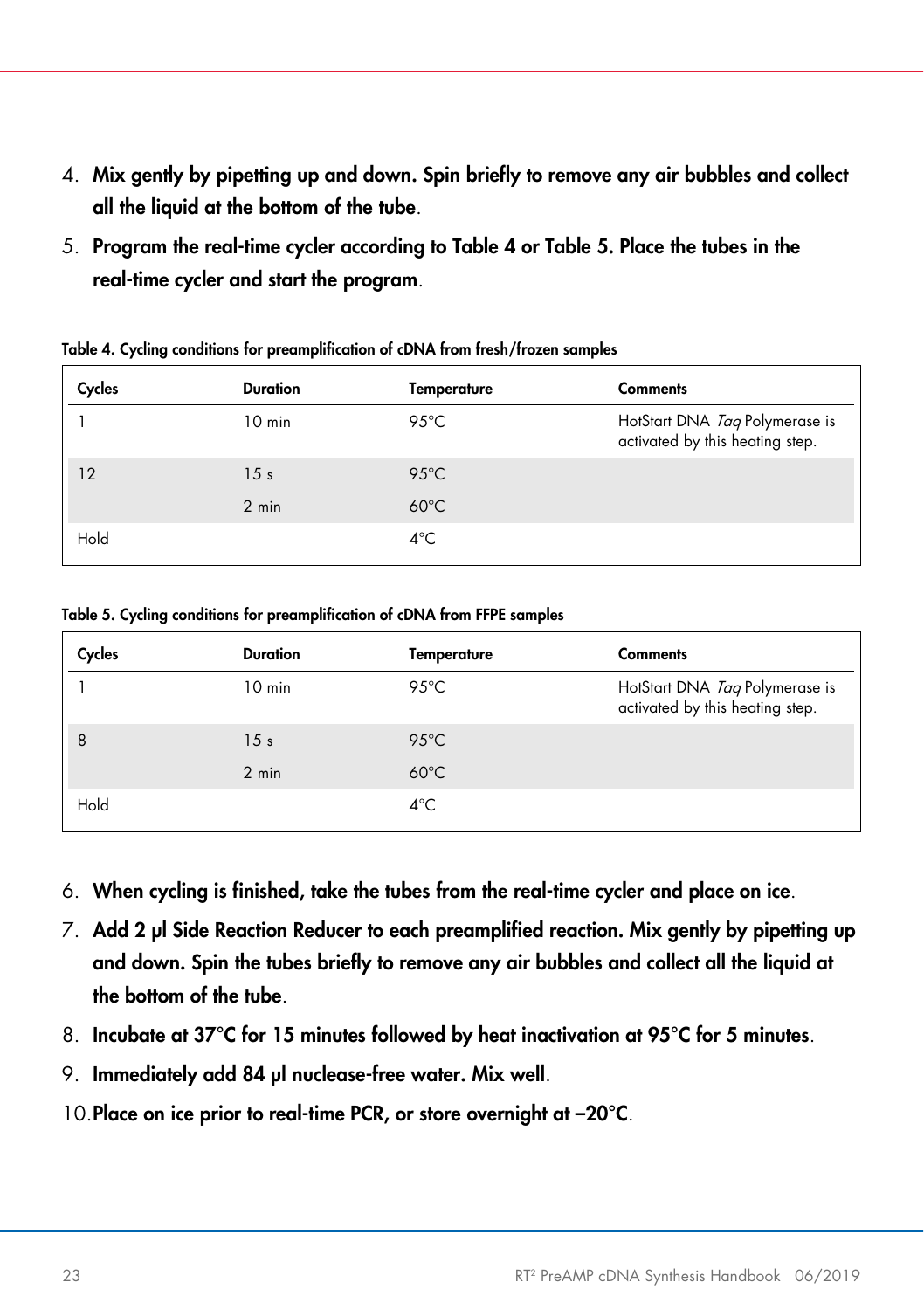## <span id="page-23-0"></span>Protocol: Real-time PCR Using RT<sup>2</sup> IncRNA PCR Arrays

### <span id="page-23-1"></span>Important points before starting

- Ensure that the RT<sup>2</sup> SYBR Green Mastermix and the RT<sup>2</sup> lncRNA PCR Array format are suitable for your real-time cycler. An incorrect RT2 lncRNA PCR Array format will not fit the real-time cycler properly and may damage the real-time cycler. For more details, see the RT<sup>2</sup> IncRNA PCR Array Handbook.
- For accuracy and precision, ensure that micropipettors are calibrated before beginning the protocol. Be sure not to introduce bubbles into the wells of the RT2 lncRNA PCR Array when pipetting.

#### <span id="page-23-2"></span>Procedure

1. Briefly centrifuge the RT<sup>2</sup> SYBR Green Mastermix (10-15 seconds) to bring the contents to the bottom of the tube.

Note: As the RT<sup>2</sup> SYBR Green Mastermix contains HotStart DNA Tag Polymerase that is active only after heat inactivation, reactions can be prepared at room temperature (15–  $25^{\circ}$ C).

2. Prepare the PCR components mix in a 5 ml tube or a loading reservoir depending on the RT2 lncRNA PCR Array format, as described in [Table 6](#page-24-1).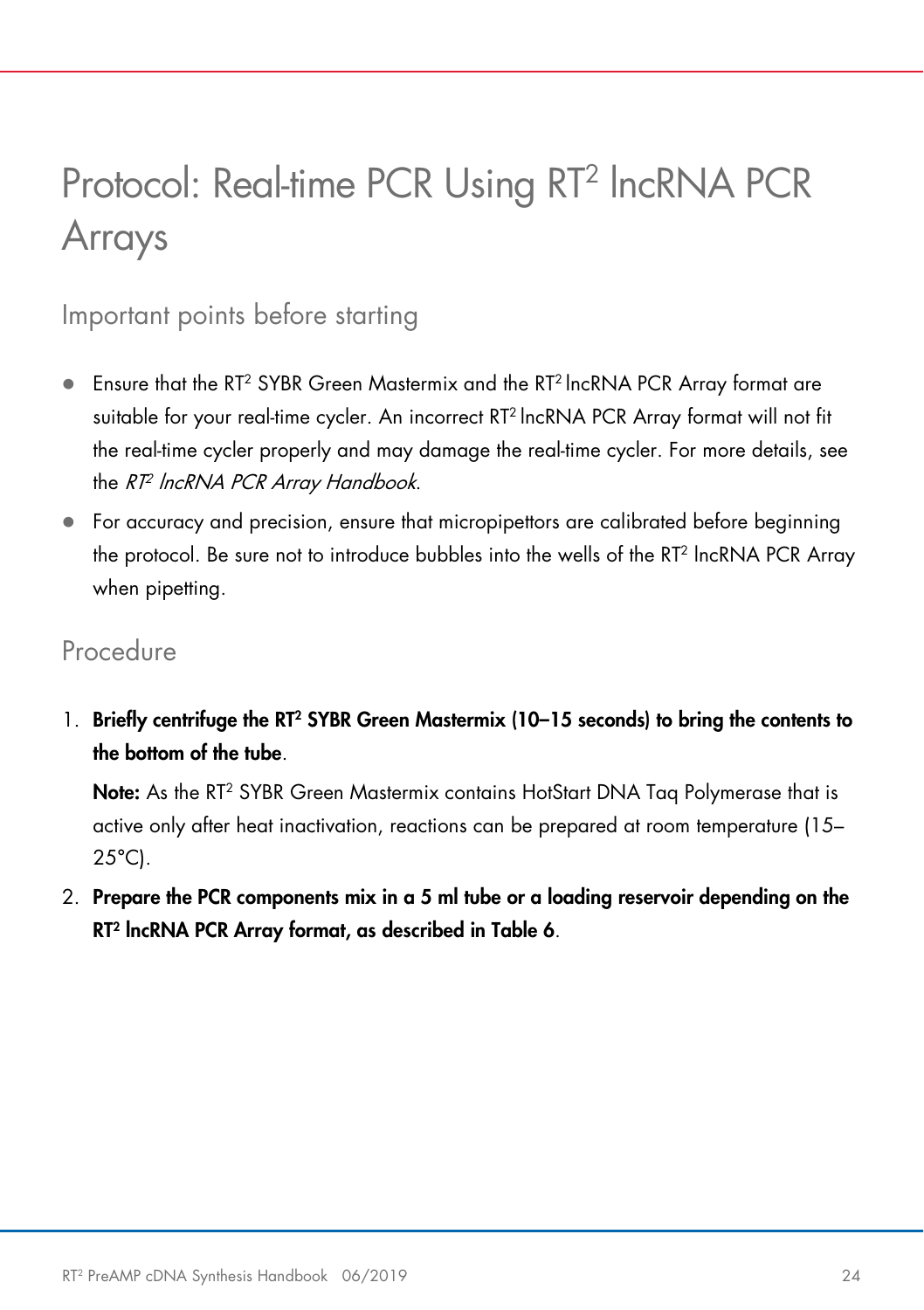#### <span id="page-24-1"></span><span id="page-24-0"></span>Table 6. PCR components mix

| Array format                                               | 96-well<br>A, C, D, F | <b>384-well</b><br>E, G | Rotor-Disc <sup>®</sup> 100<br>R |
|------------------------------------------------------------|-----------------------|-------------------------|----------------------------------|
| 2x RT <sup>2</sup> SYBR Green Mastermix                    | 1275 µl               | 550 µl                  | 1150 µl                          |
| Preamplification reaction<br>(from step $10$ , page $23$ ) | $102$ µ               | $102$ µ                 | $102$ pl                         |
| Nuclease-Free Water                                        | 1173 µl               | 448 µl                  | 1048 µl                          |
| <b>Total volume</b>                                        | 2550 µl               | ار 1100                 | 2300 µl                          |

Note: This provides an excess volume of ~140-300 µl to allow for pipetting errors. Perform pipetting steps as precisely as possible to ensure that each well receives the required volume.

3. Continue from the corresponding step 3 onwards of the "Real-Time PCR for RT2 lncRNA PCR Arrays" protocol in the RT<sup>2</sup> IncRNA PCR Array Handbook.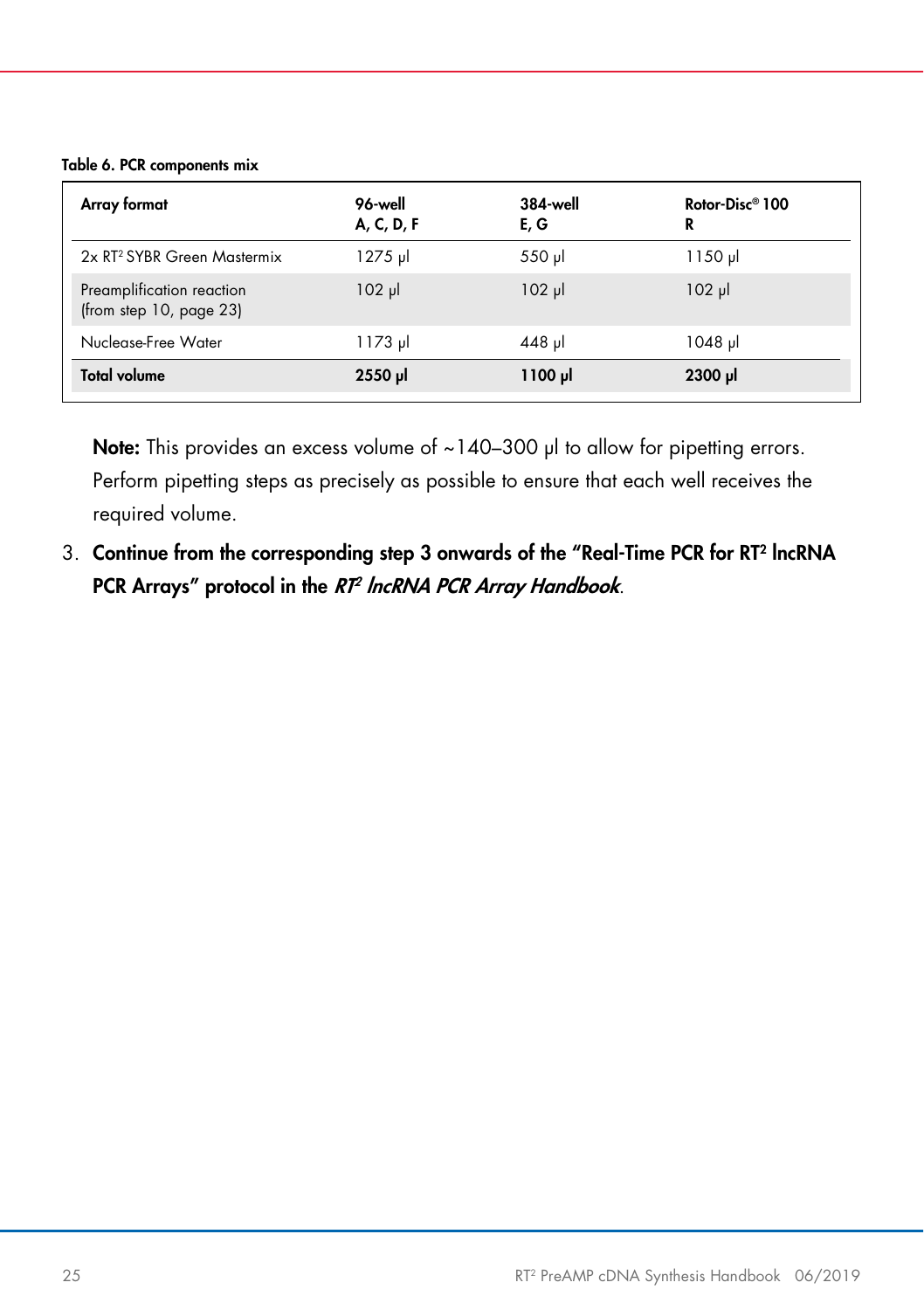## <span id="page-25-0"></span>Protocol: cDNA Synthesis and Real-Time PCR for RT2 lncRNA PCR Arrays Format H

This protocol is for users of the Fluidigm BioMark HD System. In this protocol, cDNA synthesis is performed using the RT2 Microfluidics qPCR Reagent System.

Next, preamplification is performed using the RT2 lncRNA PreAMP Primer Mix Format H. Finally, real-time PCR is performed using RT2 lncRNA PCR Array Format H in combination with Microfluidics qPCR Master Mix (contains EvaGreen®). For more information, consult the  $RP^2$ lncRNA PCR Array Handbook.

### <span id="page-25-1"></span>Considerations of RNA amount to be used

The RT<sup>2</sup> Microfluidics qPCR System yields results with as little as 10 ng or as much as 1 µg total RNA per well reaction. However, the optimal amount of starting material depends on the relative abundance of the transcripts of interest. Lower abundance transcripts require more RNA; higher abundance transcripts require less RNA. Greater amounts of input RNA yield a greater number of positive calls; that is, genes expressed in the linear dynamic range of the method.

Important: Use a consistent amount of total RNA for all samples in a single experiment to be characterized and compared.

#### <span id="page-25-2"></span>Procedure

cDNA synthesis using the RT2 Microfluidics qPCR Reagent System

1. Thaw buffer GE2 and BC4 Solution (reverse transcription Mastermix). Mix each solution by flicking the tubes. Centrifuge briefly to collect residual liquid from the sides of the tubes and then store on ice.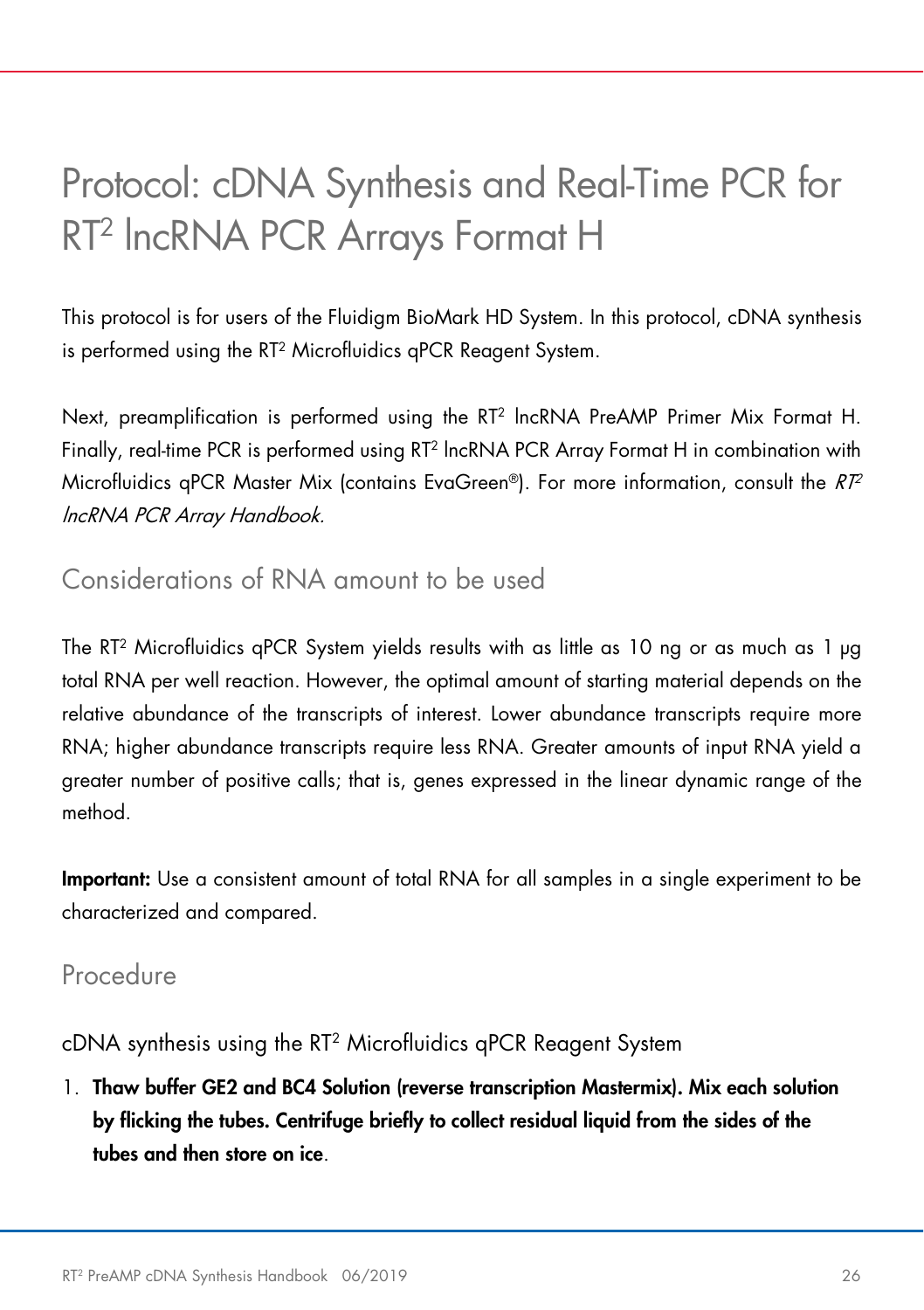2. Prepare the genomic DNA elimination mix for each RNA sample in one well of a 96-well plate according to [Table 7](#page-26-0).

| Component           | Amount for each well           |
|---------------------|--------------------------------|
| <b>RNA</b>          | $10 \text{ ng} - 1 \text{ pg}$ |
| Buffer GE2          | $6 \mu$                        |
| Nuclease-Free water | Variable                       |
| <b>Total volume</b> | 14 pl                          |

<span id="page-26-0"></span>Table 7. Genomic DNA elimination mix

- 3. Incubate the genomic DNA elimination mix for 5 minutes at  $37^{\circ}$ C, then place immediately on ice for at least 1 minute.
- 4. Add 6 µ BC4 Solution to each well, mix by carefully pipetting up and down (can be done with a multi-channel pipettor). Centrifuge briefly to collect residual liquid from the sides of the tubes.
- 5. Program a thermal cycler for a single cycle as follows: 37°C for 60 minutes, 95°C for 5 minutes, 4°C hold. Place the 96-well plate in the cycler and run the program. This is the reverse transcription step.
- 6. Place the reactions on ice and proceed with the preamplification protocol.

Note: If you wish to store the reactions, transfer them to a -20°C freezer.

Preamplification using RT2 PreAMP Primer Mix Format H

- 7. Thaw RT2 PreAMP Primer Mix and RT2 PreAMP PCR Mastermix (PA-30) on ice. Mix each solution by flicking the tubes. Centrifuge briefly to collect residual liquid from the sides of the tubes and then store on ice.
- 8. Prepare preamplification mix according to [Table 8](#page-27-0).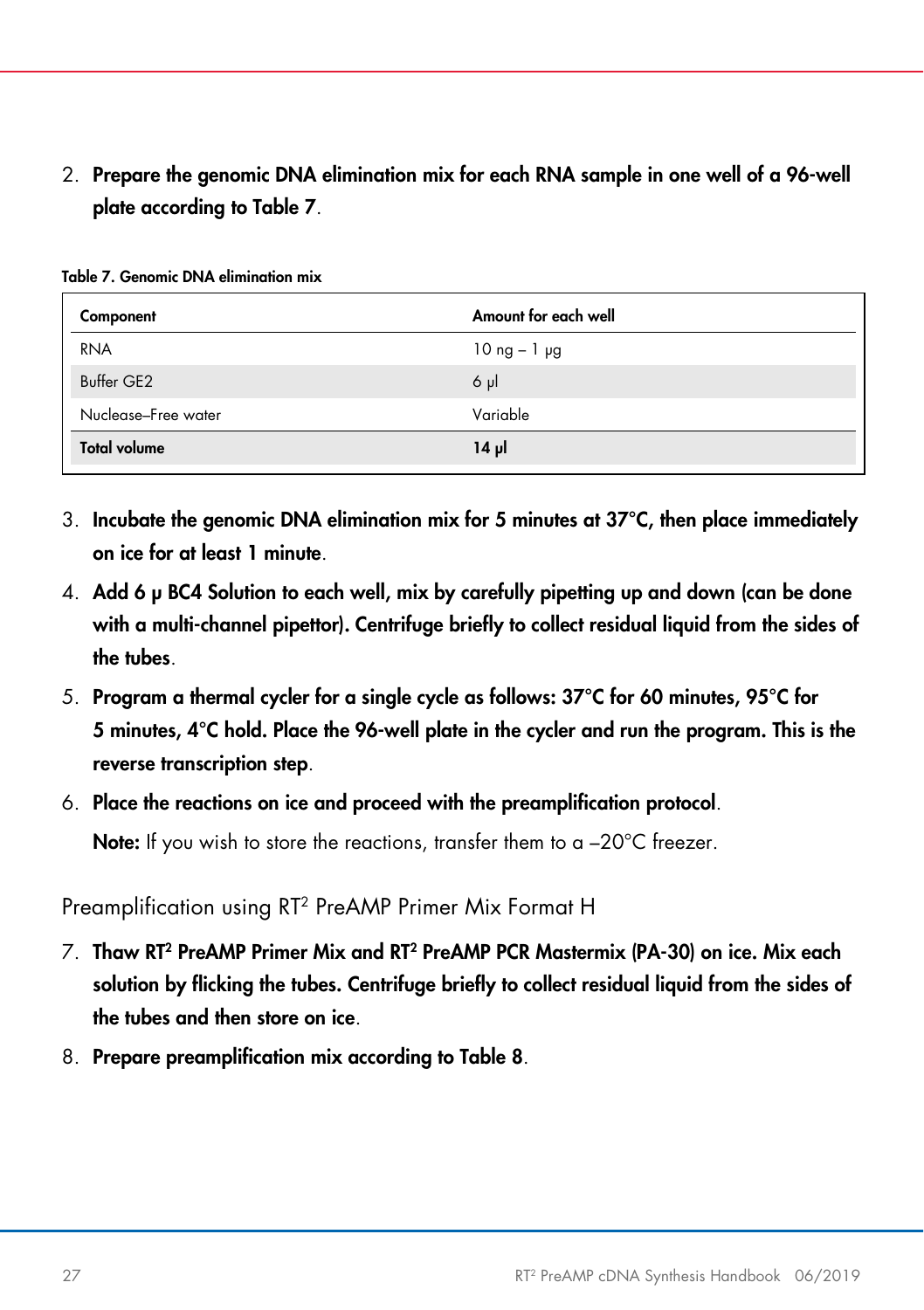<span id="page-27-0"></span>

|  |  |  | Table 8. Preamplification mix |
|--|--|--|-------------------------------|
|--|--|--|-------------------------------|

| Component                                         | Amount for 1 sample | Amount for 96 wells* |
|---------------------------------------------------|---------------------|----------------------|
| RT <sup>2</sup> PreAMP Primer Mix                 | $3 \mu$             | $330$ pl             |
| RT <sup>2</sup> PreAMP PCR Mastermix<br>$(PA-30)$ | $5 \mu$             | $550$ pl             |
| <b>Total volume</b>                               | ار 8                | <b>880</b> µl        |

\* These volumes provide 15% more mix than is required to allow for pipetting errors.

- 9. Pipet 8 µl preamplification mix into each well of an empty 96-well plate.
- 10.Add 2 µl first-strand cDNA from each well of the 96-well plate in step 6 to each well of the 96-well plate in step 9 using an 8-channel pipettor. The remaining first-strand cDNA can be stored for use in future experiments.
- 11.Mix by carefully pipetting up and down and spin briefly.
- 12.Program the real-time cycler according t[o Table 9.](#page-27-1) Place the 96-well plate in the real-time cycler and start the program.

| Cycles | <b>Duration</b>  | Temperature    | <b>Comments</b>                                                   |
|--------|------------------|----------------|-------------------------------------------------------------------|
|        | $10 \text{ min}$ | 95 $°C$        | HotStart DNA Tag Polymerase is<br>activated by this heating step. |
| 14     | 15 <sub>s</sub>  | $95^{\circ}$ C |                                                                   |
|        | 2 min            | $60^{\circ}$ C |                                                                   |
| Hold   |                  | $4^{\circ}$ C  |                                                                   |

<span id="page-27-1"></span>Table 9. Cycling conditions for preamplification

- 13.When cycling is finished, take the plate from the real-time cycler and place on ice.
- 14.Add 1 µl Side Reaction Reducer to each well. Mix gently by pipetting up and down, and spin briefly.
- 15.Incubate at 37°C for 15 minutes followed by heat inactivation at 95°C for 5 minutes.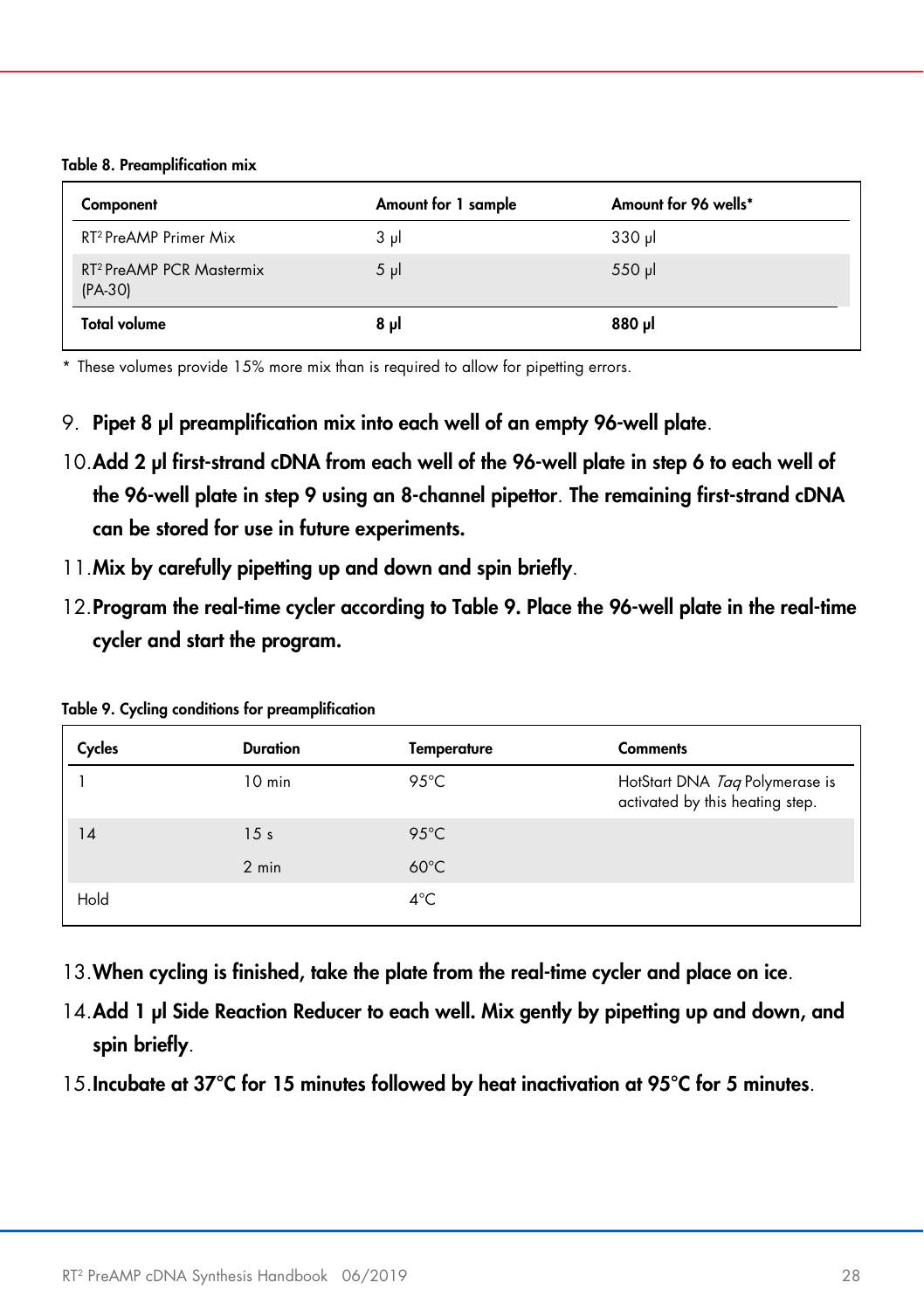- 16.Add 44 µl Nuclease-Free Water to each well. This is a 5-fold dilution (11 µl preamplification mix + 44 µl water). This dilution can be optimized if desired. Undiluted cDNA can be used for qPCR if needed.
- 17. Place on ice prior to real-time PCR, or store at -20°C.

For more details on running your sample in the Fluidigm BioMark, please consult the  $RT^2$ lncRNA PCR Array Handbook, protocol "cDNA Synthesis and Real-Time PCR for RT2 lncRNA PCR Arrays Format H."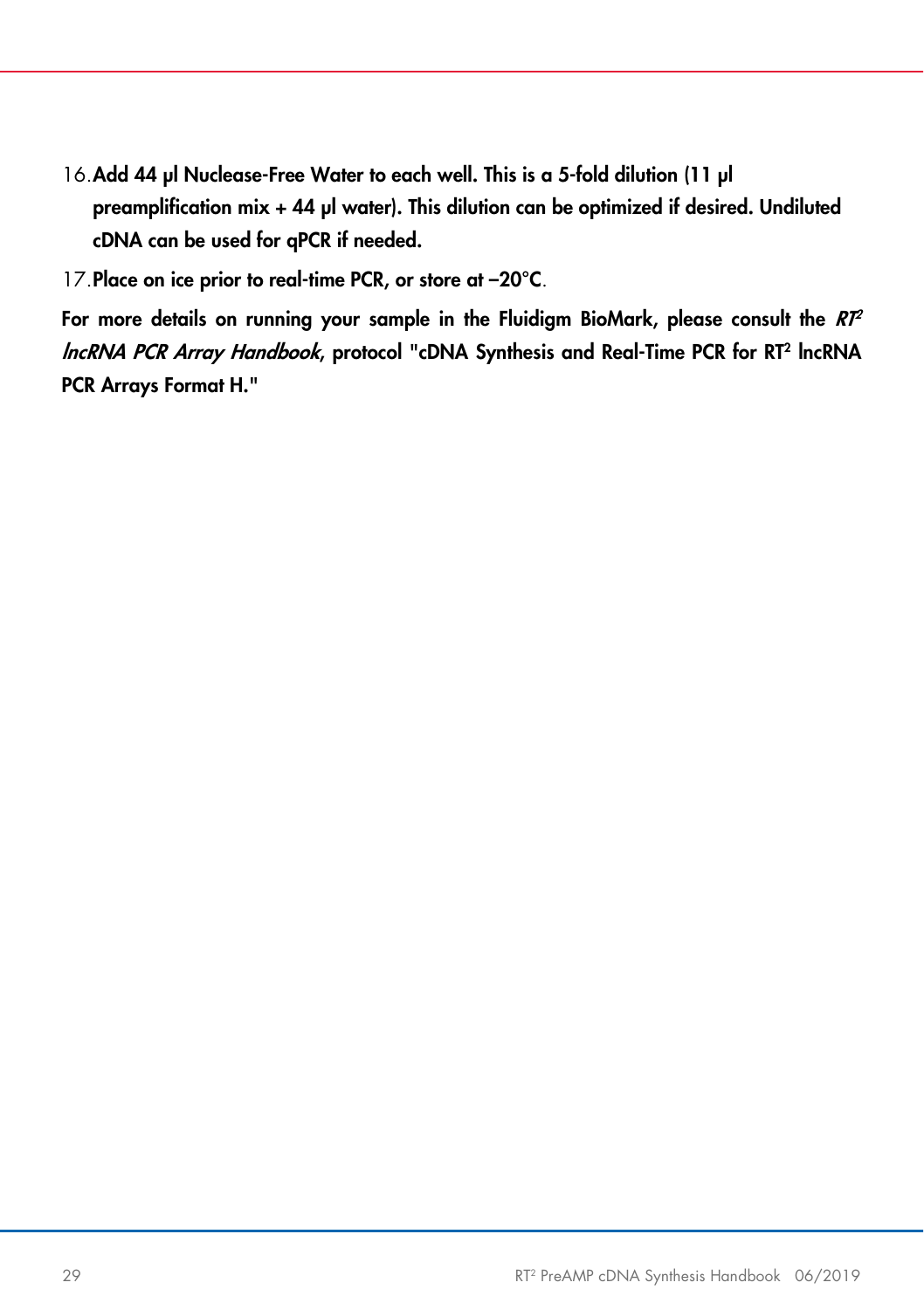## <span id="page-29-0"></span>Troubleshooting Guide

This troubleshooting guide may be helpful in solving any problems that may arise. For more information, see also the Frequently Asked Questions page at our Technical Support Center: [www.qiagen.com/FAQ/FAQlist.aspx](https://www.qiagen.com/us/support/faqs/?akamai-feo=off). The scientists in QIAGEN Technical Services are always happy to answer any questions you may have about either the information and protocols in this handbook or sample and assay technologies (for contact information, visit [www.qiagen.com](http://www.qiagen.com/)).

|    |                                                                        | <b>Comments and suggestions</b>                                                                                                                                                                                                                                                                                                                                                                                                            |
|----|------------------------------------------------------------------------|--------------------------------------------------------------------------------------------------------------------------------------------------------------------------------------------------------------------------------------------------------------------------------------------------------------------------------------------------------------------------------------------------------------------------------------------|
|    | High C <sub>a</sub> values for several genes including reference genes |                                                                                                                                                                                                                                                                                                                                                                                                                                            |
| a) | RNA input was less than<br>recommended lower limit of<br>1 ng          | Increase amount of input RNA.                                                                                                                                                                                                                                                                                                                                                                                                              |
| b) | Poor quality RNA                                                       | Check the concentration and quality of RNA samples as<br>described in "Important Notes" (page 14).                                                                                                                                                                                                                                                                                                                                         |
|    | <b>Genomic DNA contamination</b>                                       |                                                                                                                                                                                                                                                                                                                                                                                                                                            |
| a) | DNase treatment not<br>performed                                       | Perform DNase treatment during RNA purification. If<br>purifying RNA using the RNeasy Mini Kit, perform the<br>DNase treatment step. If genomic DNA contamination is<br>difficult to remove, fold-changes in gene expression may<br>still be obtained. However, it will then be very important<br>to verify any results for individual genes by a separate,<br>more rigorous real-time PCR analysis that includes a<br>"minus RT" control. |
| b) | DNA contamination of<br>reagents or labware                            | Follow the guidelines for preparing a workspace free of<br>DNA contamination described in "Important Notes"<br>(page 14).                                                                                                                                                                                                                                                                                                                  |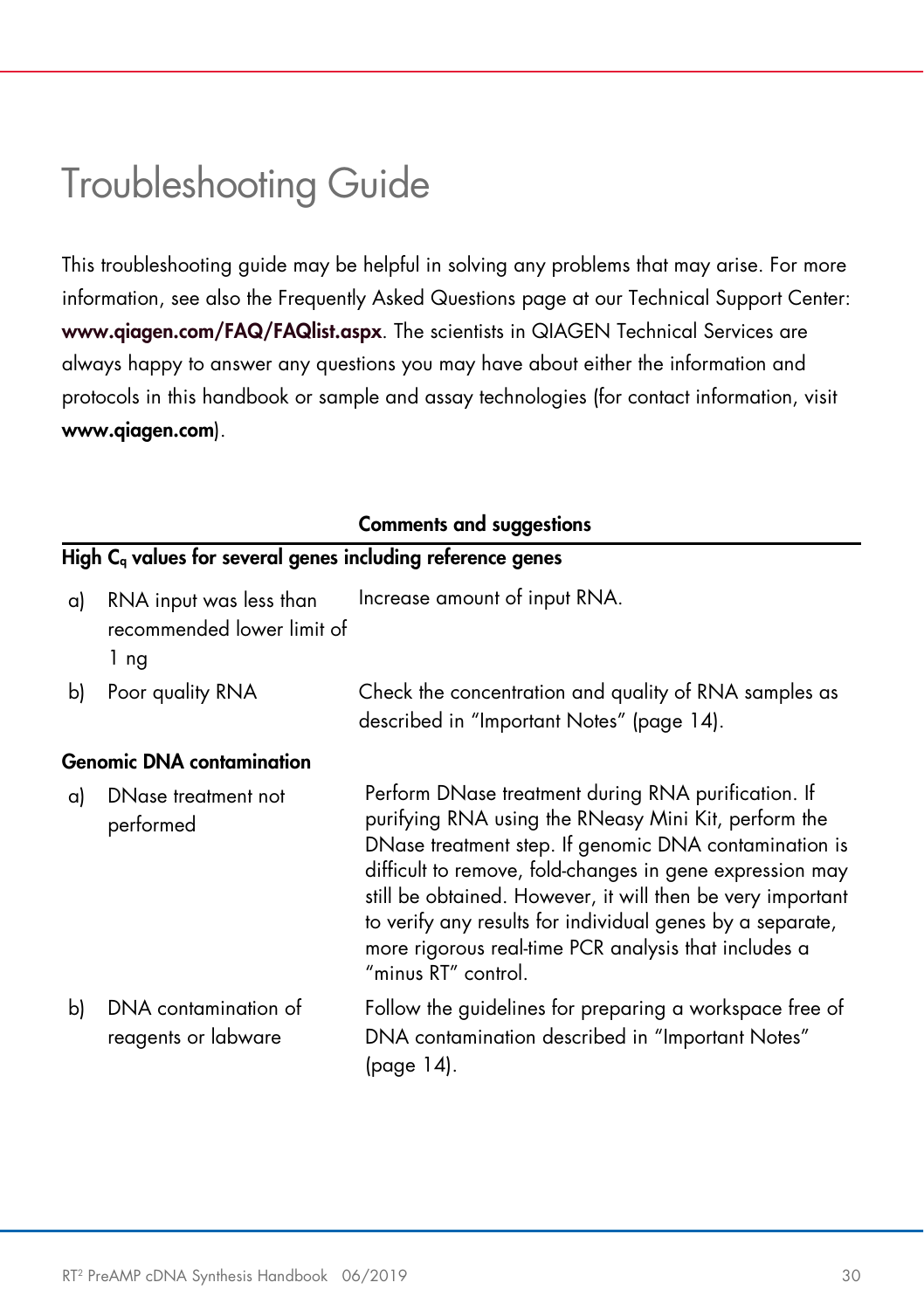#### Comments and suggestions

#### Poor reverse transcription efficiency

|    | Poor quality RNA                         | If possible, recheck the $A_{260}$ : $A_{230}$ and $A_{260}$ : $A_{230}$ ratios of<br>RNA samples in RNase-free Tris pH 8.0 buffer. If<br>necessary, repurify RNA samples with a spin-column<br>based cleanup method, such as the RNeasy Mini Kit.                                                                      |
|----|------------------------------------------|-------------------------------------------------------------------------------------------------------------------------------------------------------------------------------------------------------------------------------------------------------------------------------------------------------------------------|
|    | <b>Poor PCR amplification efficiency</b> |                                                                                                                                                                                                                                                                                                                         |
| a) | Sensitivity of real-time<br>cycler       | Different real-time cyclers have different levels of<br>sensitivity. If an average $C_q^{PPC}$ value of 20 $\pm$ 2 is difficult<br>to obtain for your cycler, the observed average $C_q^{PPC}$<br>value should be acceptable as long as it does not vary<br>by more than 2 cycles between PCR arrays being<br>compared. |
| b) | Incorrect cycling<br>parameters          | Ensure that the initial heat activation step at 95°C was<br>lengthened to 10 minutes from the shorter time in the<br>default program. Ensure that all other cycle parameters<br>were correctly entered according to the<br>recommendations in the RT <sup>2</sup> IncRNA PCR Array<br>Handbook.                         |
| c) | Poor quality RNA                         | If possible, recheck the $A_{260}$ : $A_{280}$ and $A_{260}$ : $A_{230}$ ratios of<br>RNA samples in RNase-free Tris pH 8.0 buffer. If<br>necessary, repurify RNA samples with a spin-column<br>based cleanup method, such as the RNeasy Mini Kit.                                                                      |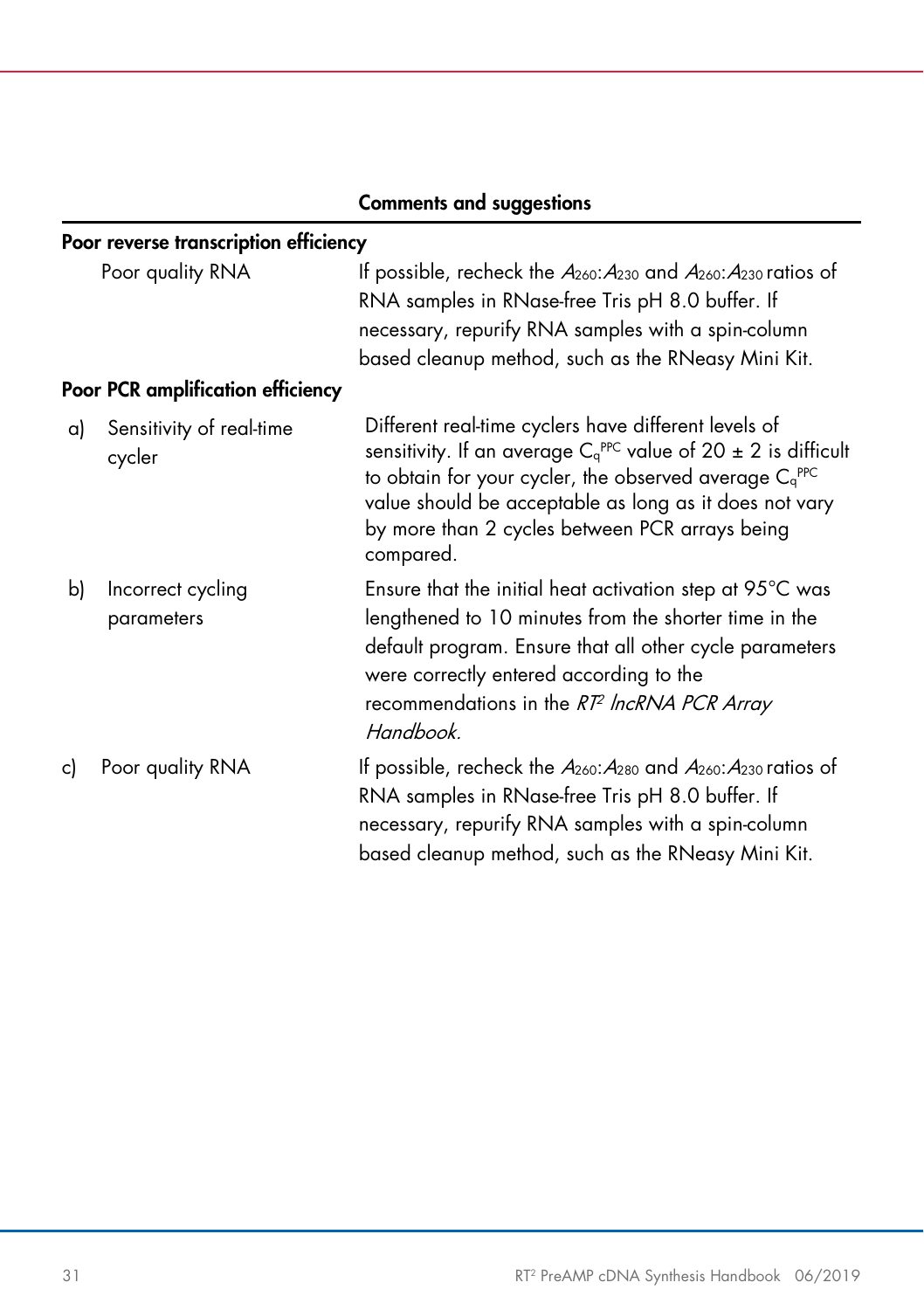## <span id="page-31-0"></span>Appendix A: Data Analysis Using the ∆∆C<sub>q</sub> Method

Visit the GeneGlobe Data Analysis Web Portal at [https://www.qiagen.com/us/shop/genes](https://www.qiagen.com/us/shop/genes-and-pathways/data-analysis-center-overview-page/)[and-pathways/data-analysis-center-overview-page/](https://www.qiagen.com/us/shop/genes-and-pathways/data-analysis-center-overview-page/). At the GeneGlobe Data Analysis Web Portal, C<sub>q</sub> data can be entered and the Web-based software will automatically perform quantification using the  $ΔΔC<sub>g</sub>$  method as described below and interpretation of the control wells. The GeneGlobe Data Analysis Web Portal presents results in a tabular format, a scatter plot, a three-dimensional profile, and a volcano plot (when replicates are included).

Note: Check the "RT2 PreAMP cDNA Synthesis Kit" box in the "Readout" page.

<span id="page-31-1"></span>Data analysis using the  $\Delta\Delta C_q$  method

#### A1. Consider all  $C<sub>a</sub>$  values reported as greater than or equal to 35 as negative calls.

Assays showing  $C_q$  values greater than 35 with preamplified samples represent genes with an expression level that is too low to be reliably quantified. Consider removing these data points from the rest of the results.

#### A2. Process the C<sub>q</sub> values of the genomic DNA control wells (GDC) as follows.

- $\bullet$  Calculate  $C_q^{GDC}$ .
- If the value is greater than 30, the level of genomic DNA contamination is too low to affect gene expression profiling results. No action is needed.
- If the value is less than 30, genomic DNA contamination is evident. See the ["Troubleshooting Guide."](#page-29-0)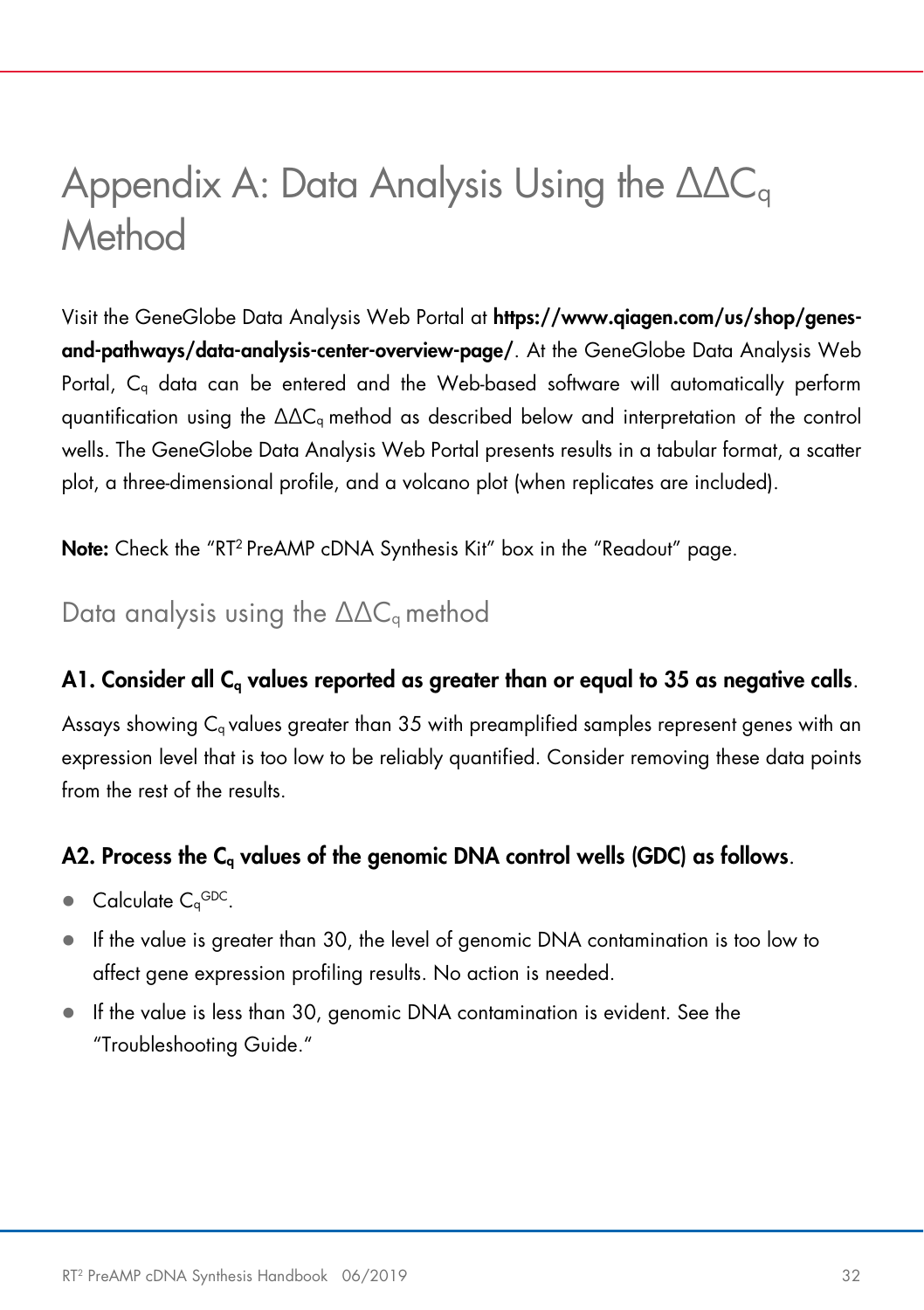#### A3. Process the C<sub>a</sub> values of the reverse transcription control (RTC) using the values for the positive PCR control (PPC), as follows.

- $\bullet$  Calculate  $\Delta C_q = \text{AVG } C_q^{\text{RTC}} \text{AVG } C_q^{\text{PPC}}.$
- $\bullet$  If this value is less than  $7$ , then no inhibition of the reverse-transcription reaction is apparent. No action is needed.
- $\bullet$  If this value is greater than  $7$ , there is evidence of impurities that may have inhibited the reverse transcription reaction. See the ["Troubleshooting Guide."](#page-29-0)

#### A4. Process the C<sub>a</sub> values of the positive PCR control wells (PPC) as follows.

- Calculate the average  $C_q^{PPC}$ .
- $\bullet$  The average C<sub>q</sub><sup>ppc</sup> value should be 20  $\pm$  2 on each RT<sup>2</sup> lncRNA PCR Array and should not vary by more than 2 cycles between RT2 lncRNA PCR Arrays being compared.
- **Example 1** Larger differences in average  $C_q^{PPC}$  values between samples indicate the presence of PCR amplification inhibitors. This means that the RNA samples require further purification.
- $\bullet$  An average value of  $C_q^{PPC}$  that is consistently greater than 22 for all samples may indicate a problem with the cycling conditions or may simply be indicative of the relative sensitivity of your instrument. See the ["Troubleshooting Guide."](#page-29-0)

A5. Calculate the  $\Delta C_{q}$  for each pathway-focused gene in each plate using the  $C_{q}$ values for the gene of interest (GOI) and the reference genes (REF) used for normalization using the formula:

#### $\Delta\mathsf{C}_\mathsf{q}=\mathsf{C}_\mathsf{q}$ goi –  $\mathsf{C}_\mathsf{q}$ avg ref

Note: The expression level of the reference genes chosen for normalization must not be influenced by the experimental conditions. If one or more such reference genes have been previously identified by independent means and if the RT2 lncRNA PCR Array reproduces previous results, use the average of their  $C_q$  values in the equation above. If the appropriate reference gene has not been previously identified, use the average  $C<sub>a</sub>$  value of all reference genes. Alternatively, use zero in the place of the average C<sub>q</sub>REF for each group to be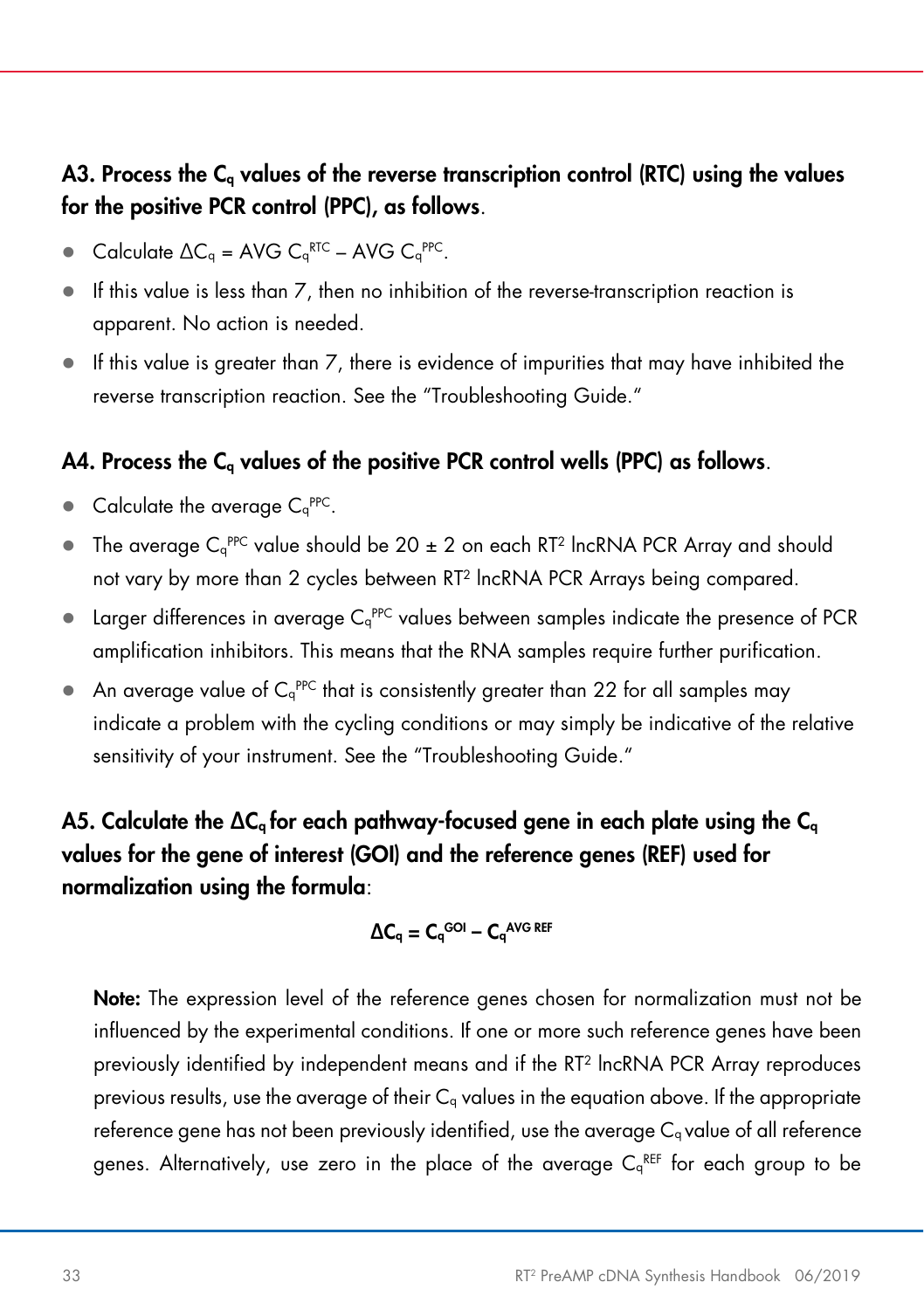compared, and rely on the consistency in the quantity and quality of the original input total RNA to effectively normalize the results.

A6. When biological and/or technical replicates are performed, calculate the average ∆Cq value of each gene (each well) across those replicate arrays for each treatment group.

A7. The ∆∆C<sub>a</sub> for each gene across 2 RT<sup>2</sup> lncRNA PCR Arrays (or groups of samples) is calculated using the formula:

 $\Delta\Delta C_q = \Delta C_q$  (group 2) –  $\Delta C_q$  (group 1)

where group 1 is the control sample or group of control samples and group 2 is the experimental sample or group of experimental samples.

#### A8. The fold-change for each gene from group 1 to group 2 is calculated as 2<sup>(-∆∆cq)</sup>.

Note: If the fold-change is greater than 1, the result may be reported as a fold upregulation. If the fold-change is less than 1, the negative inverse of the result may be reported as a fold downregulation. Fold-change ratio calculation will not be reliable when the raw  $C_q$  values from both groups are greater than  $35$ .

<span id="page-33-0"></span>Detailed mathematical explanation of  $\Delta\Delta C_{q}$  data analysis method

Due to the inverse proportional relationship between the quantification cycle  $(C_q)$  and the original gene expression level, and the doubling of the amount of product with every cycle, the original expression level (L) for each gene of interest is expressed as:

$$
L = 2^{-Cq}
$$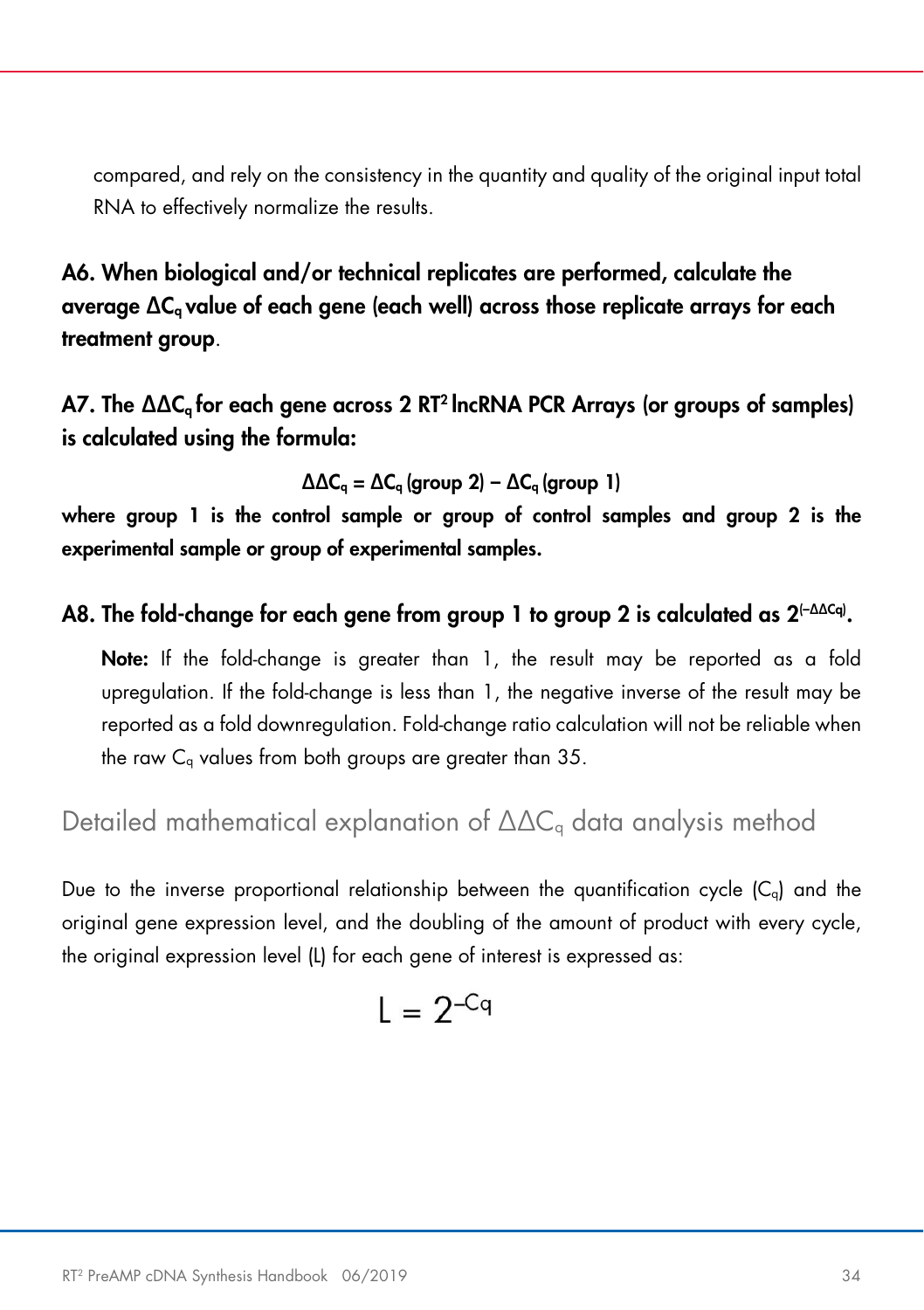To normalize the expression level of a gene of interest GOI to a reference gene (REF) or housekeeping genes (HKG), the expression levels of the 2 genes are divided:

To determine the fold change in gene expression, the normalized expression of the GOI in the

$$
\frac{2^{-Cq(GO1)}}{2^{-Cq(HKG)}} = 2^{-[Cq(GO1) - Cq(HKG)]} = 2^{-\Delta Cq}
$$

experimental sample is divided by the normalized expression of the same GOI in the control

$$
\frac{2^{-\Delta Cq\{expit\}}}{2^{-\Delta Cq\{control\}}}
$$
 = 2<sup>-{\Delta\Delta Cq</sup> Where \$\Delta Cq\$ is equal to \$\Delta Cq\{expit\}\$ - \$\Delta Cq\{control\}}

sample:

The complete calculation is as follows:

$$
\frac{2^{-\Delta Cq(GO||_{exp1})}}{2^{-\Delta Cq(HKG)}_{exp1}} = \frac{2^{-[\Delta Cq(GO|| - \Delta Cq(HKG)]_{exp1}})}{2^{-[\Delta Cq(GO|| - \Delta Cq(HKG)]_{contr0}]} = \frac{2^{-\Delta Cq(e\times pt)}}{2^{-\Delta Cq(control)}} = 2^{-\Delta\Delta Cq}
$$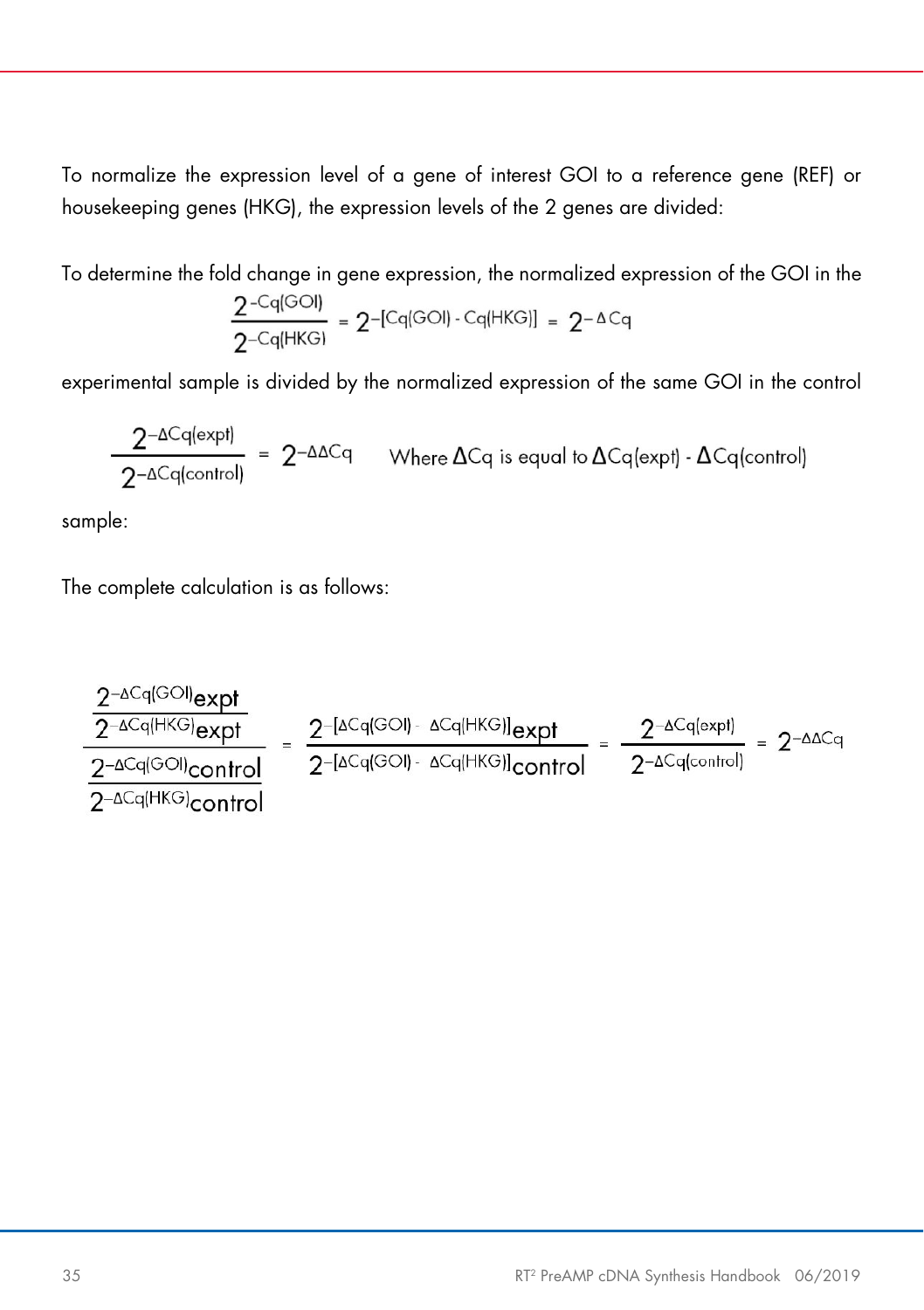## <span id="page-35-0"></span>Appendix B: Preamplification Prior to Real-Time PCR Using RT<sup>2</sup> IncRNA qPCR Assays

This protocol is for preamplification and real-time PCR when using RT2 lncRNA qPCR Assays for low-throughput gene expression analysis of up to 10 genes instead of high-throughput RT2 lncRNA PCR Arrays. In this protocol, RT2 lncRNA qPCR Assays are used for preamplification instead of an RT2 lncRNA PreAMP Primer Mix.

#### <span id="page-35-1"></span>Procedure

B1. Perform cDNA synthesis as described in the protocol on [page 20](#page-19-4).

B2. Dilute RT<sup>2</sup> lncRNA qPCR Assay(s) for up to 10 genes of interest as described i[n Table 10](#page-35-2).

| Number of genes for<br>expression analysis | RT <sup>2</sup> IncRNA qPCR Assay<br>(10 µM) | Nuclease-Free Water |
|--------------------------------------------|----------------------------------------------|---------------------|
| 1 gene                                     | $1$ assay x 40 $\mu$ = 40 $\mu$              | 960 µl              |
| 2 genes                                    | 2 assays $\times$ 40 µ each = 80 µ           | 920 µl              |
| 3 genes                                    | $3$ assays x 40 µ each = 120 µ               | lu 088              |
| 4 genes                                    | 4 assays $\times$ 40 µ each = 160 µ          | $840$ pl            |
| 5 genes                                    | 5 assays $\times$ 40 µl each = 200 µl        | lu <sub>008</sub>   |
| 6 genes                                    | 6 assays $\times$ 40 µ each = 240 µ          | 760 µl              |
| 7 genes                                    | 7 assays $\times$ 40 µl each = 280 µl        | 720 µl              |
| 8 genes                                    | 8 assays $\times$ 40 µ each = 320 µ          | 680 µl              |
| 9 genes                                    | 9 assays $\times$ 40 µ each = 360 µ          | 640 µl              |
| 10 genes                                   | 10 assays $\times$ 40 µ each = 400 µ         | $600$ $\mu$         |
|                                            |                                              |                     |

#### <span id="page-35-2"></span>Table 10. RT2 lncRNA qPCR Assay mix

B3. Thaw the RT2 PreAMP PCR Mastermix at room temperature. If precipitates are visible, warm the reagents at 42°C for 1 minute and vortex briefly to dissolve. Repeat if necessary.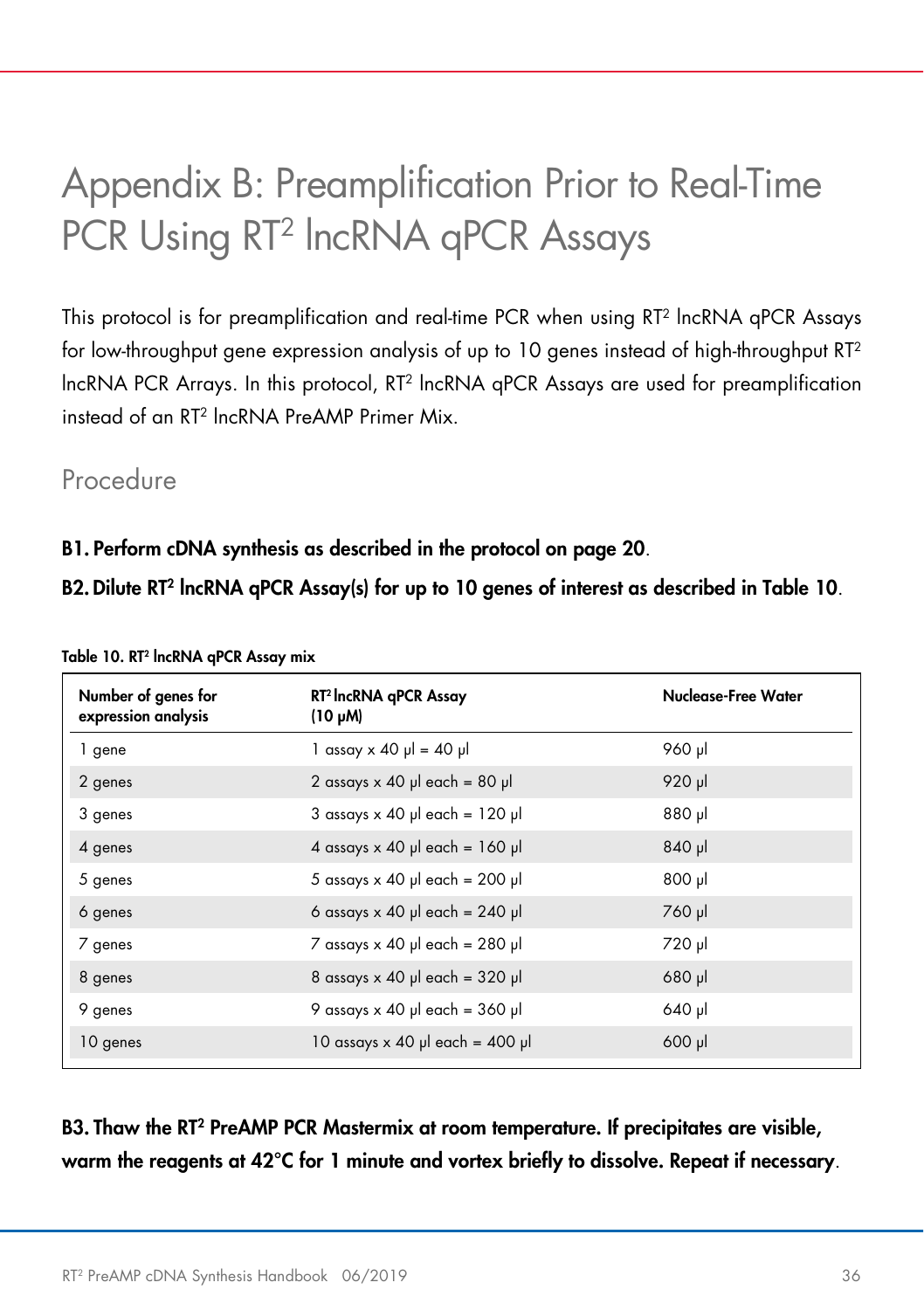#### B4. Prepare preamplification mix according to [Table 11](#page-36-0).

For multiple reactions, scale up the volumes shown in [Table 11](#page-36-0) accordingly.

| Component                             | Amount for 1 sample |
|---------------------------------------|---------------------|
| RT <sup>2</sup> PreAMP PCR Mastermix  | $12.5$ pl           |
| RT <sup>2</sup> IncRNA qPCR Assay Mix | $7.5 \mu$           |
| <b>Total volume</b>                   | ار 20               |

<span id="page-36-0"></span>Table 11. Preamplification mix

- B5. Pipet 5 µl cDNA synthesis reaction (from step 6, [page 21\)](#page-20-0) into a 0.2 ml PCR tube, then add 20 ul preamplification mix.
- B6. Mix gently by pipetting up and down. Spin briefly to remove any air bubbles and collect all the liquid to the bottom of the tube.
- B7. Program the real-time cycler according t[o Table 12.](#page-36-1) Place the tubes in the real-time cycler and start the program.

<span id="page-36-1"></span>Table 12. Cycling conditions for preamplification

| Cycles | <b>Duration</b>  | Temperature    | <b>Comments</b>                                                   |
|--------|------------------|----------------|-------------------------------------------------------------------|
|        | $10 \text{ min}$ | 95 $°C$        | HotStart DNA Tag Polymerase is<br>activated by this heating step. |
| 8      | 15 <sub>s</sub>  | $95^{\circ}$ C |                                                                   |
|        | $2 \text{ min}$  | $60^{\circ}$ C |                                                                   |
| Hold   |                  | $4^{\circ}$ C  |                                                                   |

B8. When cycling is finished, take the tubes from the real-time cycler and place on ice.

B9. Add 2 µl Side Reaction Reducer to each preamplified reaction. Mix gently by pipetting up and down. Spin the tubes briefly to remove any air bubbles and collect all the liquid at the bottom of the tube.

B10. Incubate at 37°C for 15 minutes followed by heat inactivation at 95°C for 5 minutes.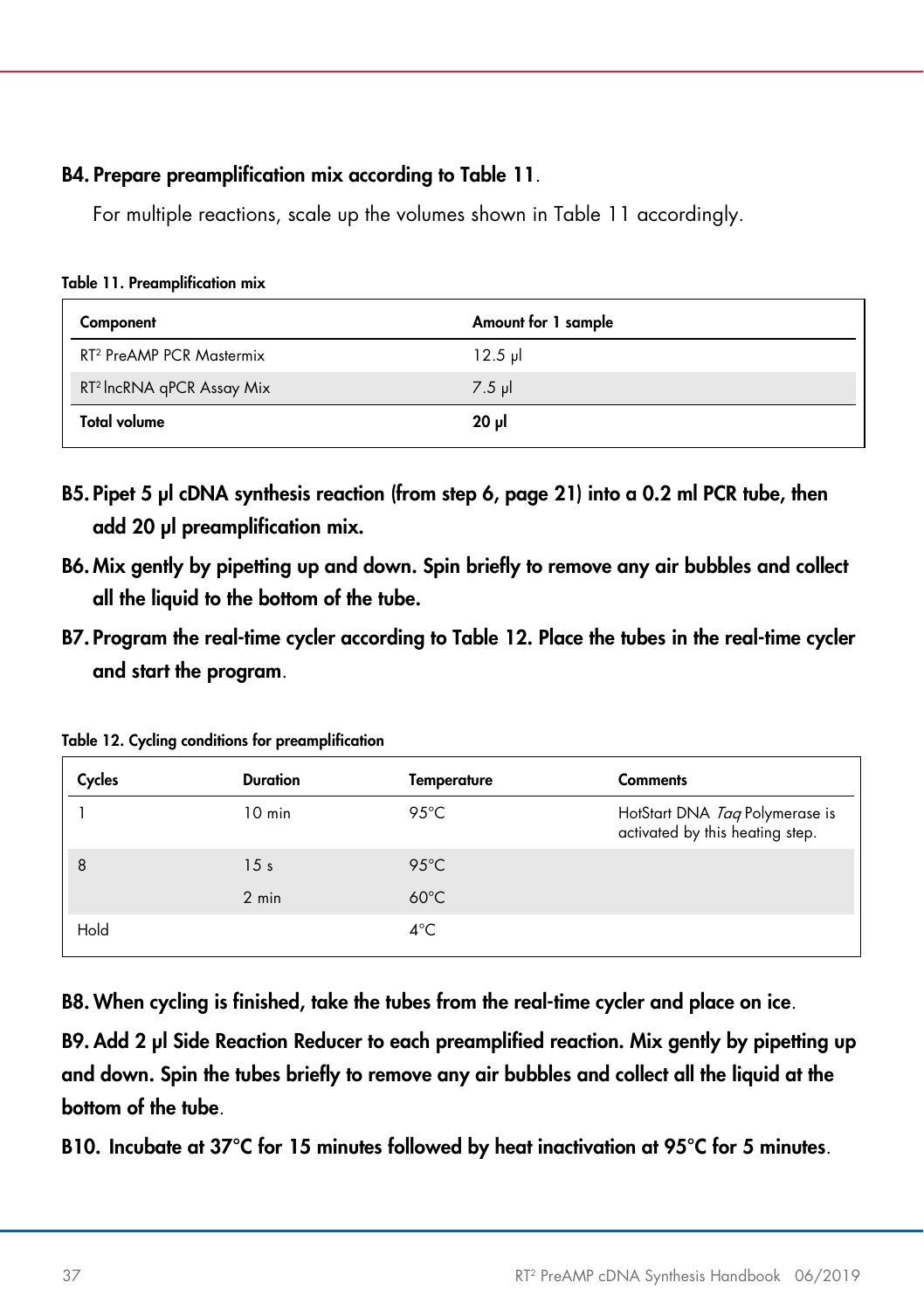- B11. Immediately add 28 µl Nuclease-Free Water. Mix well.
- B12. Place on ice prior to real-time PCR, or store overnight at -20°C.

B13. Perform real-time RT-PCR using RT<sup>2</sup> lncRNA qPCR Assays as described in the RT<sup>2</sup> lncRNA qPCR Assay Handbook using 1 µl preamplification reaction as template.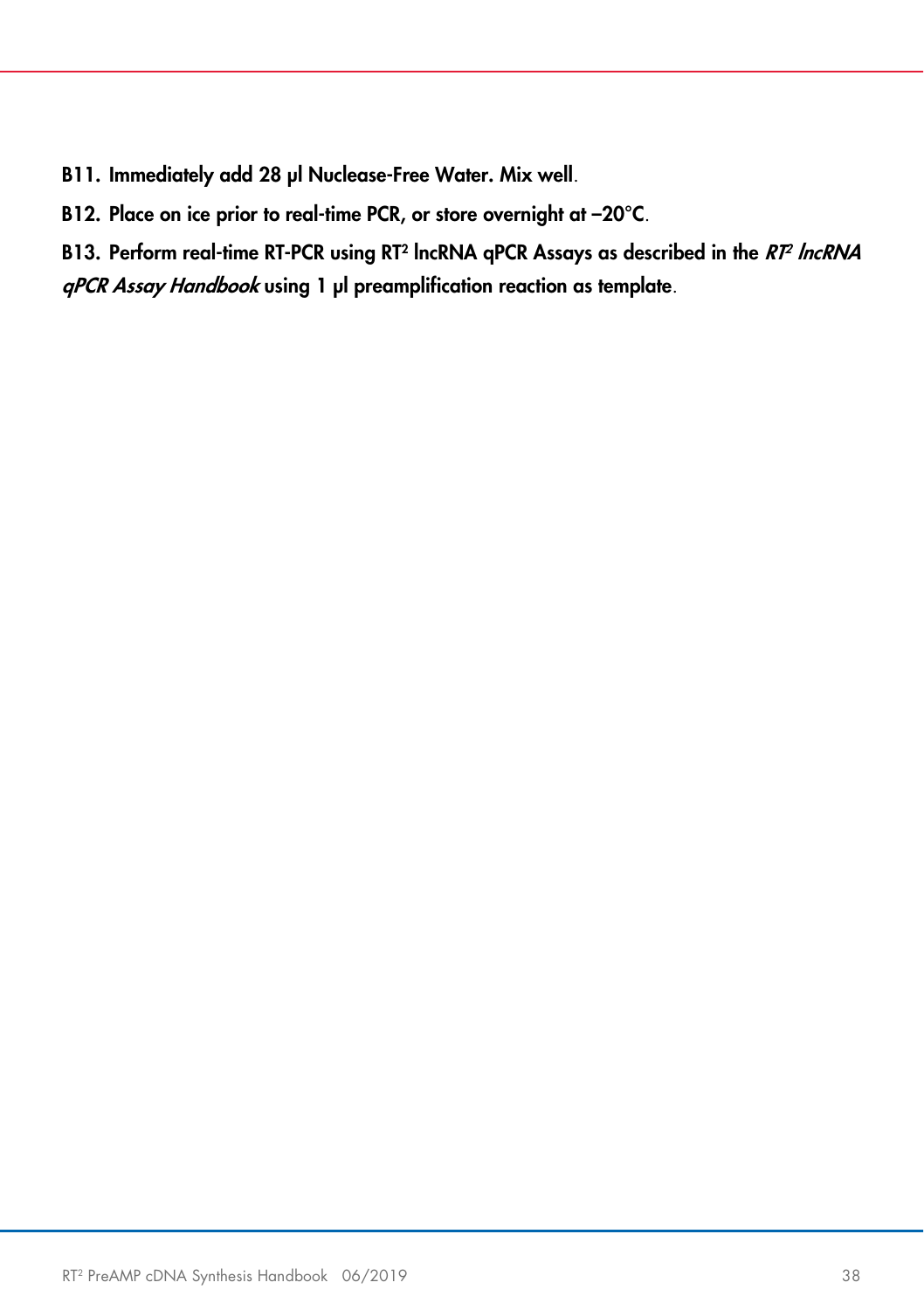## <span id="page-38-0"></span>Appendix C: Bench Protocol for First-Strand cDNA Synthesis, Preamplification, and Real-Time PCR

Note: Before using this bench protocol, you should be completely familiar with the safety information and detailed protocols in this handbook and the  $RT$  lncRNA PCR Array Handbook.

#### <span id="page-38-1"></span>Important point before starting

 Ensure that the pathway and lot number of the RT2 lncRNA PreAMP Primer Mix are compatible with those of the RT2 lncRNA PCR Array.

#### <span id="page-38-2"></span>Procedure

C1. Add 2 µl Buffer GE to 8 µl RNA (1-100 ng for RNA from fresh/frozen sample; 100 ng – 1  $\mu$ g for RNA from FFPE sample). Incubate at 42°C for 5 minutes and immediately chill on ice.

C2. Prepare the RT mix as shown in [Table 13](#page-38-3).

| Component                 | Amount for 1 reaction |
|---------------------------|-----------------------|
| 5x Buffer BC3             | $4 \mu$               |
| Control P <sub>2</sub>    | $1 \mu$               |
| cDNA Enzyme Synthesis Mix | 1 μl                  |
| RNase Inhibitor           | $1 \mu$               |
| Nuclease-Free Water       | $3 \mu$               |

#### <span id="page-38-3"></span>Table 13. Reverse transcription mix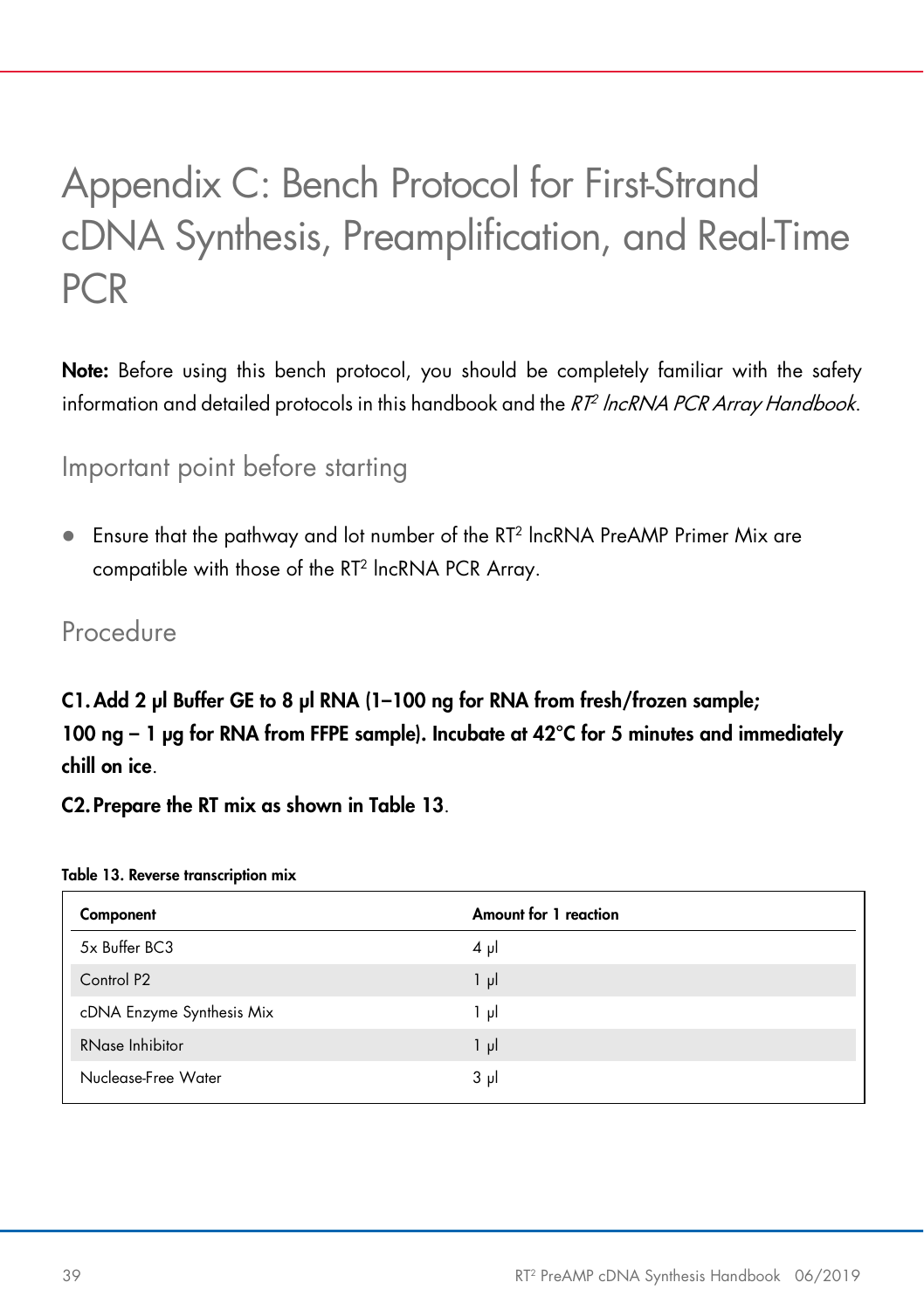C3.Add 10 µl RT mix to 10 µl Buffer GE-RNA from step 1. Incubate at 37°C for 60 minutes and heat at 95°C for 5 minutes. Place on ice or store at –20°C until use.

C4.Mix the components from [Table 14](#page-39-0) in a PCR tube.

<span id="page-39-0"></span>Table 14. Preamplification mix

| Component                                | Amount for 1 sample |
|------------------------------------------|---------------------|
| RT <sup>2</sup> PreAMP PCR Mastermix     | $12.5 \mu$          |
| RT <sup>2</sup> IncRNA PreAMP Primer Mix | $7.5$ $\mu$         |
| cDNA from step C3                        | $5 \text{ pl}$      |

C5. For cDNA from fresh/frozen samples, cycle in a real-time cycler as follows: 95°C, 10 minutes; 12 cycles of (95°C for 15 seconds; 60°C for 2 minutes); 4°C hold. For cDNA from FFPE samples, cycle in a real-time cycler as follows: 95°C, 10 minutes; 8 cycles of (95°C for 15 seconds; 60°C for 2 minutes); 4°C hold.

C6.Add 2 µl Side Reaction Reducer, incubate at 37°C for 15 minutes followed by heat inactivation at 95°C for 5 minutes.

C7.Add 84 µl Nuclease-Free Water. Place on ice or store at –20°C until use.

C8. Prepare the mix in [Table 15](#page-39-1) for use with a 96-well RT2 lncRNA PCR Array.

<span id="page-39-1"></span>Table 15. RT<sup>2</sup> IncRNA PCR Array mix

| Component                               | Volume      |
|-----------------------------------------|-------------|
| 2x RT <sup>2</sup> SYBR Green Mastermix | ار 1275     |
| Preamplification reaction from step C7  | $102$ $\mu$ |
| Nuclease-Free Water                     | ار 1173     |

C9.Add 25 µl of the mix to each well of the PCR array. Cycle as follows: 95°C, 10 minutes; 40 cycles of (95°C for 15 seconds; 60°C for 60 seconds).

C10. Program the cycler to detect and record the SYBR Green signal during the annealing step of each cycle.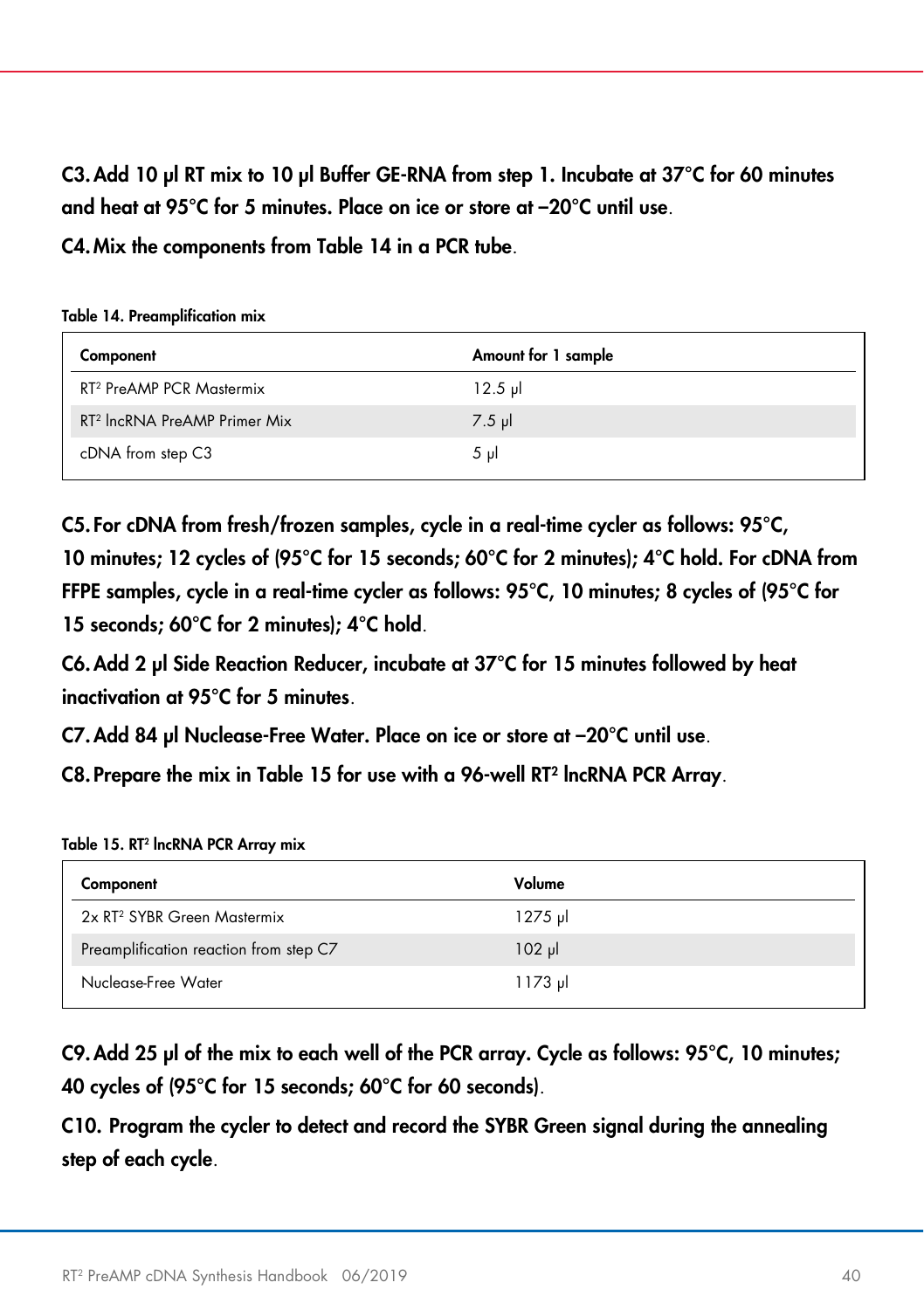## <span id="page-40-0"></span>Ordering Information

| Product                                                 | <b>Contents</b>                                                                                                                                                                                                                                                                                                     | Cat. no.      |
|---------------------------------------------------------|---------------------------------------------------------------------------------------------------------------------------------------------------------------------------------------------------------------------------------------------------------------------------------------------------------------------|---------------|
| RT <sup>2</sup> PreAMP cDNA<br>Synthesis Kit (12)       | For $12 \times 20$ µ first strand cDNA synthesis<br>reactions: Buffer GE, 5x Buffer BC3, cDNA<br>Synthesis Enzyme Mix, RNase Inhibitor,<br>Control P2, Nuclease-Free Water; for<br>$48 \times 25$ µl preamplification reactions: RT <sup>2</sup><br>PreAMP PCR Mastermix (600 µl); Side<br>Reaction Reducer (96 µl) | 330451        |
| RT <sup>2</sup> IncRNA PreAMP Primer<br>Mix             | For 12 preamplification reactions: 90 µl primer<br>mix for a specific RT <sup>2</sup> IncRNA PCR Array                                                                                                                                                                                                              | <b>Varies</b> |
| RT <sup>2</sup> IncRNA PCR Array                        | Arrays of assays for disease, pathway, or<br>functionally related genes; available in<br>96-well, 384-well, and Rotor-Disc 100 format                                                                                                                                                                               | Varies        |
| RT <sup>2</sup> SYBR Green qPCR<br>Mastermix (2)*       | For 2 x 96 assays in 96-well plates; suitable<br>for use with real-time cyclers that do not<br>require a reference dye; 2 x 1.25 ml<br>Mastermix                                                                                                                                                                    | 330500        |
| RT <sup>2</sup> SYBR Green Fluor qPCR<br>Mastermix (2)* | For 2 x 96 assays in 96-well plates; suitable<br>for use with real-time cyclers that use<br>fluorescein reference dye; 2 x 1.25 ml<br>Mastermix                                                                                                                                                                     | 330510        |
| RT <sup>2</sup> SYBR Green ROX qPCR<br>Mastermix (2)*   | For 2 x 96 assays in 96-well plates; suitable<br>for use with real-time cyclers that use ROX<br>reference dye; 2 x 1.25 ml Mastermix                                                                                                                                                                                | 330520        |
| RT <sup>2</sup> SYBR Green ROX FAST<br>Mastermix (2)*   | For 2 x 96 assays in 96-well plates; suitable<br>for use with real-time cyclers that use ROX<br>reference dye, including the Rotor-Gene Q and<br>Rotor-Gene 6000; 2 x 1.25 ml Mastermix                                                                                                                             | 330620        |
| <b>Related products</b>                                 |                                                                                                                                                                                                                                                                                                                     |               |
| Human XpressRef<br>Universal Total RNA                  | 2 tubes each containing 100 µg human RNA<br>at 1 mg/ml                                                                                                                                                                                                                                                              | 338112        |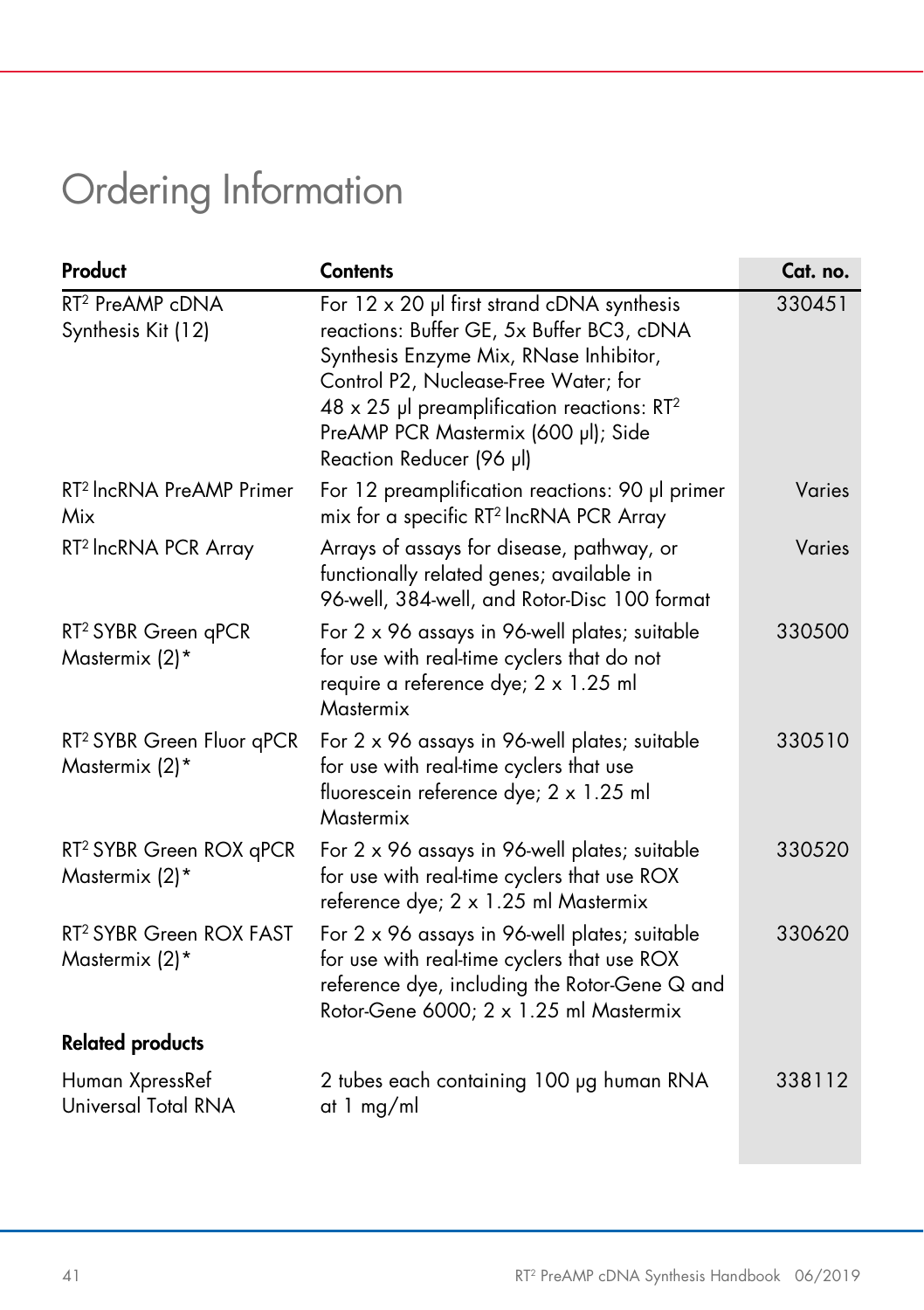| Mouse XpressRef Universal<br><b>Total RNA</b>  | 2 tubes each containing 100 µg mouse RNA<br>at 1 mg/ml                                                                                                                                               | 338114 |
|------------------------------------------------|------------------------------------------------------------------------------------------------------------------------------------------------------------------------------------------------------|--------|
| RNeasy Mini Kit (50)*                          | 50 RNeasy Mini Spin Columns, Collection<br>Tubes (1.5 ml and 2 ml), RNase-free reagents<br>and buffers                                                                                               | 74104  |
| RNeasy Micro Kit (50)                          | 50 RNeasy MinElute Spin Columns, Collection<br>Tubes (1.5 ml and 2 ml), RNase-free DNase I,<br>Carrier RNA, RNase-free reagents and buffers                                                          | 74004  |
| RNeasy FFPE Kit (50)                           | 50 RNeasy MinElute Spin Columns, Collection<br>Tubes, Proteinase K, RNase-Free DNase I,<br>DNase Booster Buffer, RNase-free buffers,<br>Nuclease-Free Water                                          | 73504  |
| PAXgene Blood RNA Kit<br>(50)                  | 50 PAXgene Spin Columns, 50 PAXgene<br>Shredder Spin Columns, Processing Tubes,<br>RNase-free DNase I, RNase-free reagents and<br>buffers. To be used in conjunction with<br>PAXgene Blood RNA Tubes | 762174 |
| RT <sup>2</sup> PCR Array Loading<br>Reservoir | 12 x 5 ml capacity, irradiation-sterilized<br>loading reservoirs                                                                                                                                     | 338162 |

\* Larger kit sizes available; please inquire.

For up-to-date licensing information and product-specific disclaimers, see the respective QIAGEN kit handbook or user manual. QIAGEN kit handbooks and user manuals are available at [www.qiagen.com](https://www.qiagen.com/us/) or can be requested from QIAGEN Technical Services or your local distributor.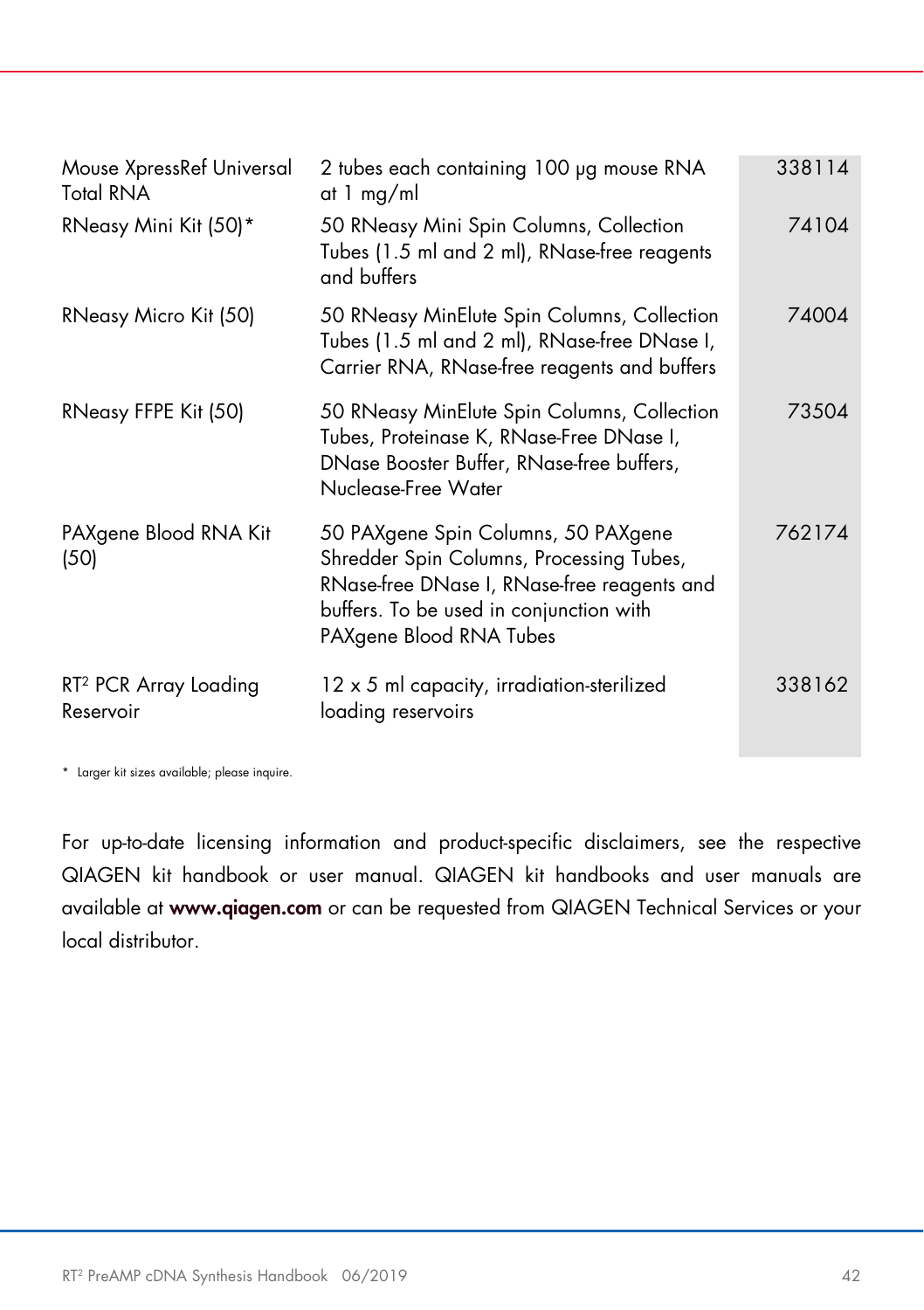## <span id="page-42-0"></span>Revision History

| <b>Document Revision History</b> |                                                               |  |
|----------------------------------|---------------------------------------------------------------|--|
| R2                               | Updated location of online supporting documents and software. |  |
| 06/2019                          | Updated data analysis procedure.                              |  |

Trademarks: QIAGEN®, QIAzol®, RNeasy®, Rotor-Gene®, Rotor-Disc® (QIAGEN Group); Fluidigm®, BioMark™ (Fluidigm Corporation); Roche®, LightCycler® (Roche<br>Group); Applied Biosystems®, ROX™, StepOnePlus™, ViiA™, QuantStudio™, Mastercycler® (Eppendorf AG); Stratagene®, Mx3005P®, Mx3000P®, Mx4000® (Stratagene); Bio-Rad®, iCycler®, Chromo4™, CFX96™, DNA Engine Opticon®, CFX384™, iQ™, MyiQ™ (Bio-Rad Laboratories, Inc.); SYBR® (Molecular Probes, Inc.); FACS® (Becton Dickinson and Company); Agilent® (Agilent Technologies, Inc.); LabChip® (Caliper Technologies Corp.); DNA-free™ (Ambion, Inc.); TRlzol®, RNAzol® (Molecular Research Center, Inc.). Registered names, trademarks, etc. used in this document, even when not specifically marked as such, are not to be considered unprotected by law.

#### Limited License Agreement for RT2 PreAMP cDNA Synthesis Kit

Use of this product signifies the agreement of any purchaser or user of the product to the following terms:

- 1. The product may be used solely in accordance with the protocols provided with the product and this handbook and for use with components contained in the kit only. QIAGEN grants no license under any of its intellectual property to use or incorporate the enclosed components of this kit with any components not included within this kit except as described in the protocols provided by QIAGEN users for QIAGEN users. These protocols have not been thoroughly tested or optimized by QIAGEN. QIAGEN neither guarantees them nor warrants that they do not infringe the rights of third parties.
- 2. Other than expressly stated licenses, QIAGEN makes no warranty that this kit and/or its use(s) do not infringe the rights of third-parties.
- 3. This kit and its components are licensed for one-time use and may not be reused, refurbished, or resold.
- 4. QIAGEN specifically disclaims any other licenses, expressed or implied other than those expressly stated.
- 5. The purchaser and user of the kit agree not to take or permit anyone else to take or permit anyone else to take any steps that could lead to or facilitate any acts<br>prohibited above. QIAGEN may enforce the prohibitions o including attorney fees, in any action to enforce this Limited License Agreement or any of its intellectual property rights relating to the kit and/or its components.

For updated license terms, see [www.qiagen.com](http://www.qiagen.com/).

HB-1879-002 06/2019 © 2019 QIAGEN, all rights reserved.